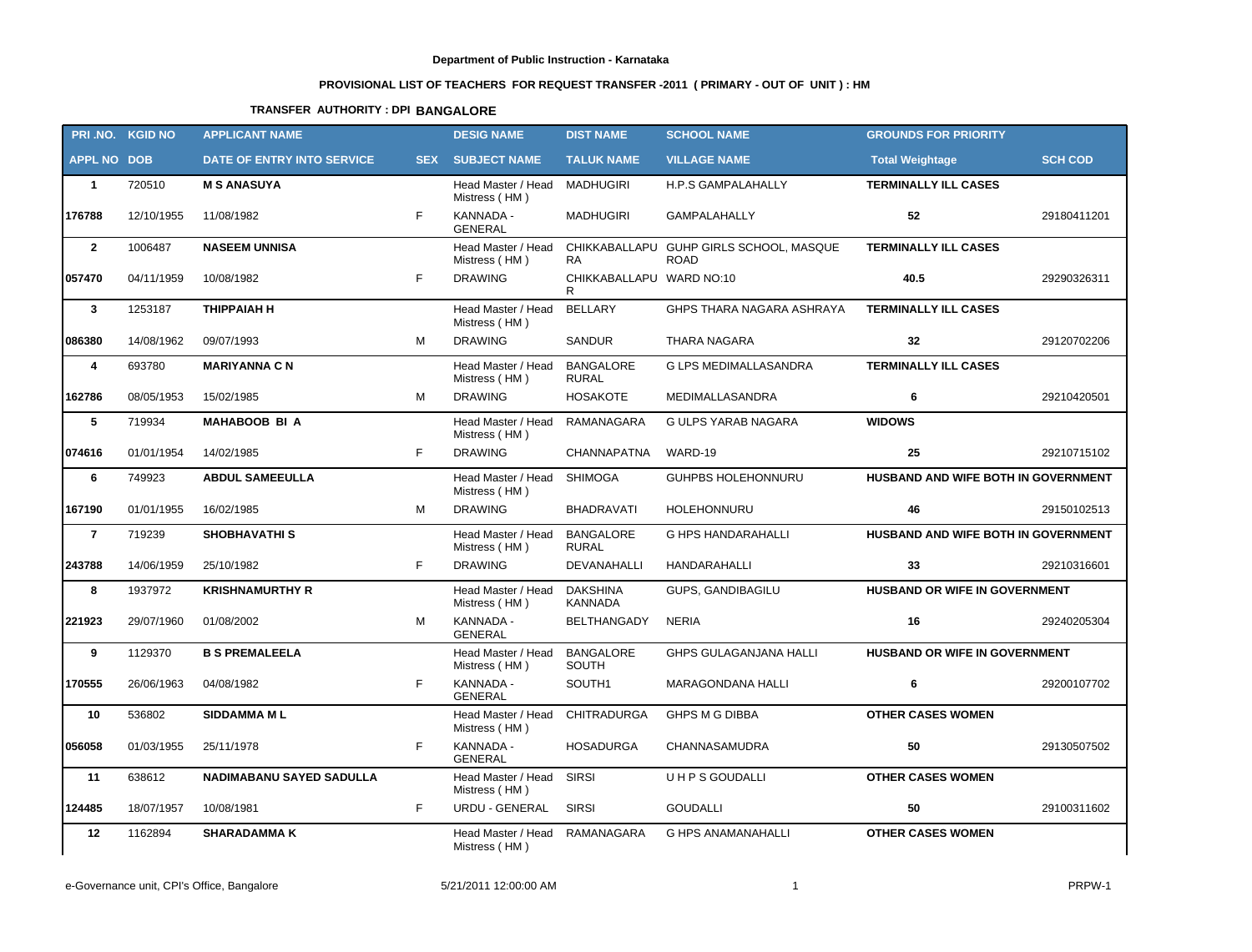| 062343 | 12/07/1963 | 16/02/1985                                 | F | <b>DRAWING</b>                                       | KANAKAPURA                       | ANAMANAHALLI                      | 48.5                     | 29210809001 |
|--------|------------|--------------------------------------------|---|------------------------------------------------------|----------------------------------|-----------------------------------|--------------------------|-------------|
| 13     | 582559     | <b>PREMAVATHI B PATIL</b>                  |   | Head Master / Head<br>Mistress (HM)                  | <b>KOPPAL</b>                    | <b>GMHPS STATION ROAD KOPPAL</b>  | <b>OTHER CASES WOMEN</b> |             |
| 093799 | 01/05/1960 | 26/12/1979                                 | F | <b>DRAWING</b>                                       | <b>KOPPAL</b>                    | WARD 25                           | 48                       | 29070319601 |
| 14     | 1462011    | <b>KAVERAMMA P</b>                         |   | Head Master / Head<br>Mistress (HM)                  | MADHUGIRI                        | <b>GUPS BEVINAHALLI</b>           | <b>OTHER CASES WOMEN</b> |             |
| 089725 | 10/02/1966 | 04/01/1990                                 | F | <b>DRAWING</b>                                       | <b>SIRA</b>                      | <b>BEVINAHALLI</b>                | 40                       | 29180605601 |
| 15     | 738226     | <b>NAGARATHNA M S</b>                      |   | Head Master / Head<br>Mistress (HM)                  | <b>HASSAN</b>                    | <b>GHPS KOWSHIKA</b>              | <b>OTHER CASES WOMEN</b> |             |
| 221972 | 14/07/1961 | 11/08/1982                                 | F | KANNADA -<br><b>GENERAL</b>                          | <b>HASSAN</b>                    | <b>KAWSHIKA</b>                   | 39                       | 29230704201 |
| 16     | 1165606    | <b>GIRIJAMMA M</b>                         |   | Head Master / Head<br>Mistress (HM)                  | RAMANAGARA                       | <b>G HPS BHOOHALLI</b>            | <b>OTHER CASES WOMEN</b> |             |
| 200428 | 20/02/1969 | 07/06/1990                                 | F | <b>DRAWING</b>                                       | CHANNAPATNA                      | <b>BHOOHALLI</b>                  | 37                       | 29210712701 |
| 17     | 468769     | <b>RAZIA KHANAM</b>                        |   | <b>Cluster Resource</b><br>Person (CRP) - HM RA      |                                  | CHIKKABALLAPU CRC, CHIKKABALLAPUR | <b>OTHER CASES WOMEN</b> |             |
| 239833 | 01/01/1956 | 26/10/1976                                 | F | URDU - GENERAL                                       | R                                | CHIKKABALLAPU CRC, CHIKKABALLAPUR | 35.5                     | 42929030006 |
| 18     | 1116753    | <b>M SHARAZ BEGUM</b>                      |   | Head Master / Head<br>Mistress (HM)                  | <b>BANGALORE</b><br><b>RURAL</b> | <b>G UHPS MEDIMALLASADNRA</b>     | <b>OTHER CASES WOMEN</b> |             |
| 020163 | 05/06/1963 | 17/08/1993                                 | F | <b>DRAWING</b>                                       | <b>HOSAKOTE</b>                  | MEDIMALLASANDRA                   | 34                       | 29210420503 |
| 19     | 590988     | <b>VICTORIA ROHINI</b>                     |   | Head Master / Head<br>Mistress (HM)                  | <b>BANGALORE</b><br><b>RURAL</b> | <b>G HPS HAROHALLI</b>            | <b>OTHER CASES WOMEN</b> |             |
| 011149 | 01/06/1960 | 27/10/1980                                 | F | <b>DRAWING</b>                                       | DEVANAHALLI                      | <b>HAROHALLI</b>                  | 33                       | 29210307401 |
| 20     | 1161444    | <b>NAGAMMA</b>                             |   | Head Master / Head<br>Mistress (HM)                  | <b>BANGALORE</b><br><b>RURAL</b> | <b>G HPS DASARAHALLI</b>          | <b>OTHER CASES WOMEN</b> |             |
| 132009 | 01/08/1963 | 02/11/1989                                 | F | <b>DRAWING</b>                                       | DEVANAHALLI                      | <b>DASARAHALLI</b>                | 26                       | 29210309701 |
| 21     | 1819888    | <b>MAHEJABEENUNNISA</b>                    |   | Head Master / Head<br>Mistress (HM)                  | CHITRADURGA                      | HPS J.G.HALLI(U)                  | <b>OTHER CASES WOMEN</b> |             |
| 176932 | 26/04/1964 | 22/01/1996                                 | F | <b>DRAWING</b>                                       | <b>HIRIYUR</b>                   | <b>JAVANAGONDANAHALLI</b>         | 21                       | 29130314102 |
| 22     | 1160875    | <b>RAJAMMA C</b>                           |   | Head Master / Head<br>Mistress (HM)                  | <b>BANGALORE</b><br><b>RURAL</b> | G HPS CHIKKA GATTIGANABBE         | <b>OTHER CASES WOMEN</b> |             |
| 239776 | 01/05/1962 | 09/08/1989                                 | F | <b>DRAWING</b>                                       | <b>HOSAKOTE</b>                  | <b>CHIKKAGATTIGANABBE</b>         | 10                       | 29210418101 |
| 23     | 540594     | <b>HUNIYA NAIK B</b>                       |   | <b>Education Co-</b><br>Ordinator (ECO) -<br>Primary | ORE                              | CHIKKAMANGAL H.P.G.S. KM ROAD     | <b>OFFICE BEARER</b>     |             |
| 225139 | 10/06/1955 | 15/03/1978                                 | М | KANNADA -<br><b>GENERAL</b>                          | <b>KADUR</b>                     | WORD NO 14                        | 9                        | 29170533104 |
| 24     | 539828     | P RAJAPPA                                  |   | Head Master / Head<br>Mistress (HM)                  | CHIKKAMANGAL<br>ORE              | GHPS. SOKKE                       | <b>OTHER CASES MEN</b>   |             |
| 138318 | 22/02/1958 | 01/08/1979                                 | М | <b>DRAWING</b>                                       | TARIKERE                         | <b>SOKKE</b>                      | 60                       | 29170419901 |
| 25     | 498693     | <b>BASAVAIAH H</b>                         |   | Head Master / Head<br>Mistress (HM)                  | RAMANAGARA                       | G HPS MANAGALLU                   | <b>OTHER CASES MEN</b>   |             |
| 117852 | 18/02/1958 | 17/11/1979                                 | М | <b>DRAWING</b>                                       | <b>MAGADI</b>                    | MANAGALLU                         | 58                       | 29210520201 |
| 26     | 558016     | <b>MOULALI</b>                             |   | Head Master / Head<br>Mistress (HM)                  | <b>HASSAN</b>                    | <b>GHPS GARUDANAGIRI</b>          | <b>OTHER CASES MEN</b>   |             |
|        |            | e-Governance unit, CPI's Office, Bangalore |   | 5/21/2011 12:00:00 AM                                |                                  | $\overline{c}$                    |                          | PRPW-1      |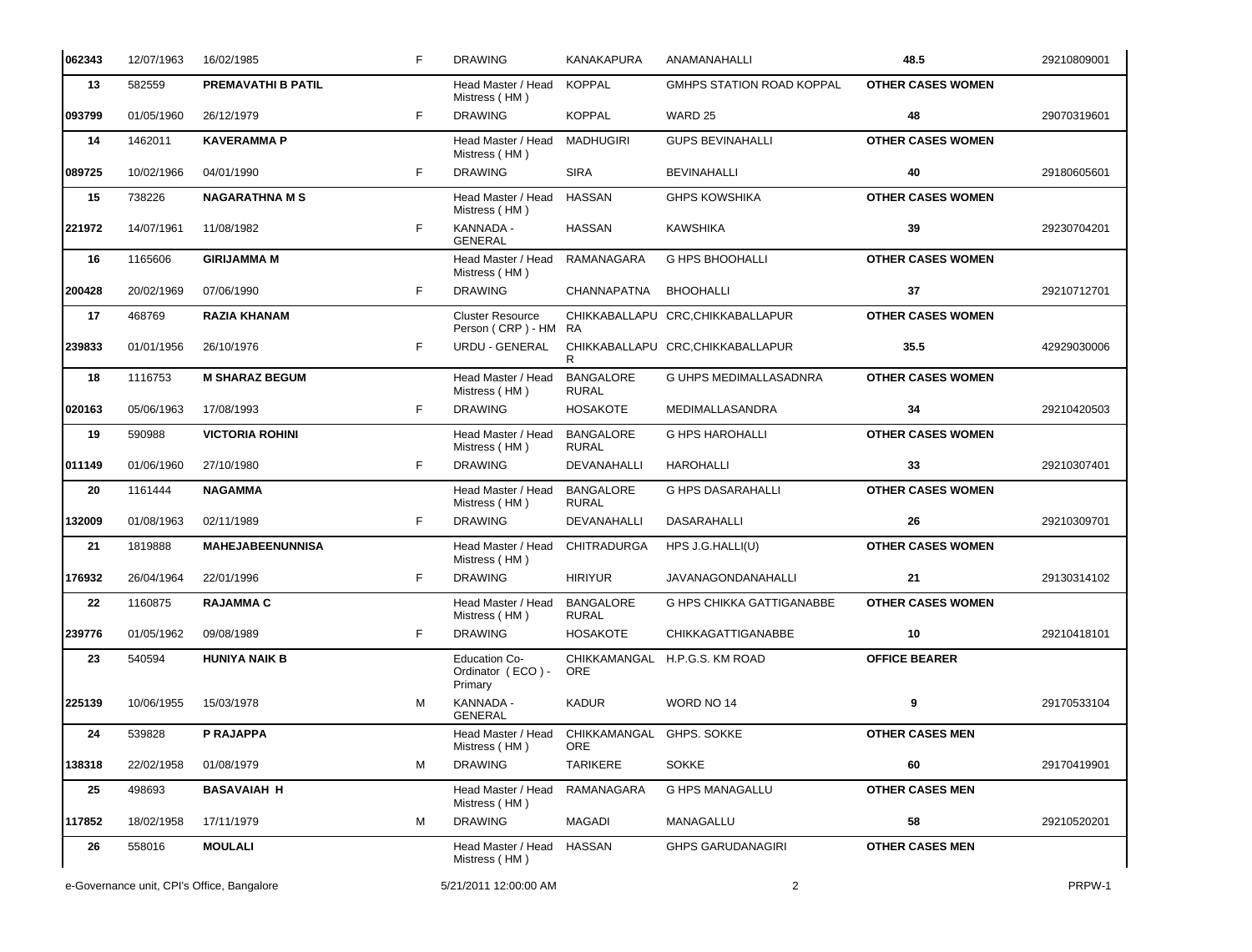| 039695 | 18/07/1959 | 25/09/1980              | м | <b>DRAWING</b>                      | <b>ARASIKERE</b>                 | <b>BASAVANAHALLY</b>           | 56                     | 29230316502 |
|--------|------------|-------------------------|---|-------------------------------------|----------------------------------|--------------------------------|------------------------|-------------|
| 27     | 499765     | <b>NAGARAJU K G</b>     |   | Head Master / Head<br>Mistress (HM) | <b>BANGALORE</b><br><b>RURAL</b> | <b>G HPS BIDALURU</b>          | <b>OTHER CASES MEN</b> |             |
| 132082 | 20/05/1956 | 09/07/1979              | м | <b>DRAWING</b>                      | DEVANAHALLI                      | <b>BIDALURU</b>                | 55.5                   | 29210310201 |
| 28     | 720496     | <b>M NARAYANAPPA</b>    |   | Head Master / Head<br>Mistress (HM) | RAMANAGARA                       | <b>G HPS MANGADAHALLI</b>      | <b>OTHER CASES MEN</b> |             |
| 185460 | 21/09/1954 | 12/08/1982              | м | <b>DRAWING</b>                      | <b>CHANNAPATNA</b>               | MANGADAHALLI                   | 54                     | 29210709301 |
| 29     | 720058     | <b>NATASHEKARA T</b>    |   | Head Master / Head<br>Mistress (HM) | <b>RAMANAGARA</b>                | <b>G HPS P.RAMPURA</b>         | <b>OTHER CASES MEN</b> |             |
| 062274 | 05/06/1956 | 29/10/1982              | м | <b>DRAWING</b>                      | <b>KANAKAPURA</b>                | P.RAMPURA                      | 54                     | 29210808701 |
| 30     | 731830     | <b>SANNEERAPPA H</b>    |   | Head Master / Head<br>Mistress (HM) | <b>CHITRADURGA</b>               | <b>HPS RANGANATHAPURA</b>      | <b>OTHER CASES MEN</b> |             |
| 124624 | 02/04/1954 | 06/10/1982              | м | KANNADA -<br><b>GENERAL</b>         | <b>HIRIYUR</b>                   | RANGANATHAPURA                 | 52                     | 29130312301 |
| 31     | 695435     | <b>GANGADHARAPPA N</b>  |   | Head Master / Head<br>Mistress (HM) | <b>RA</b>                        | CHIKKABALLAPU GHPS NAGAMANGALA | <b>OTHER CASES MEN</b> |             |
| 245844 | 05/03/1955 | 25/10/1982              | M | KANNADA -<br><b>GENERAL</b>         | <b>SIDLAGHATTA</b>               | NAGAMANGALA                    | 52                     | 29291119701 |
| 32     | 749305     | <b>G SHIVARUDRAPPA</b>  |   | Head Master / Head<br>Mistress (HM) | DAVANAGERE                       | <b>HPS - KAMSAGARA</b>         | <b>OTHER CASES MEN</b> |             |
| 076960 | 23/10/1952 | 05/02/1985              | м | <b>DRAWING</b>                      | <b>CHANNAGIRI</b>                | KAMSAGARA                      | 50                     | 29140111101 |
| 33     | 750584     | <b>MR THIPPESHAPPA</b>  |   | Head Master / Head<br>Mistress (HM) | <b>SHIMOGA</b>                   | <b>GHPS ITTIGEHALLI</b>        | <b>OTHER CASES MEN</b> |             |
| 223902 | 06/02/1954 | 07/02/1985              | м | <b>DRAWING</b>                      | <b>BHADRAVATI</b>                | <b>ITTIGEHALLI</b>             | 50                     | 29150100901 |
| 34     | 719943     | <b>KEMPEGOWDA</b>       |   | Head Master / Head<br>Mistress (HM) | RAMANAGARA                       | <b>G HPS MANIGANAHALLI</b>     | <b>OTHER CASES MEN</b> |             |
| 103941 | 12/08/1952 | 12/02/1985              | м | <b>DRAWING</b>                      | <b>MAGADI</b>                    | <b>MANIGANAHALLI</b>           | 50                     | 29210508502 |
| 35     | 719910     | <b>R KODAPPA</b>        |   | Head Master / Head<br>Mistress (HM) | RAMANAGARA                       | <b>G HPS DYAVASANDRA</b>       | <b>OTHER CASES MEN</b> |             |
| 057524 | 20/10/1954 | 13/02/1985              | м | <b>DRAWING</b>                      | <b>KANAKAPURA</b>                | <b>DYAVASANDRA</b>             | 50                     | 29210803301 |
| 36     | 779237     | <b>MUDDE GOWDA</b>      |   | Head Master / Head<br>Mistress (HM) | RAMANAGARA                       | <b>G HPS BANDIGANAHALLI</b>    | <b>OTHER CASES MEN</b> |             |
| 080405 | 01/06/1955 | 14/02/1985              | м | <b>DRAWING</b>                      | <b>KANAKAPURA</b>                | <b>BENDIGANAHALLI</b>          | 50                     | 29210802501 |
| 37     | 813533     | <b>SH THIPPANNA</b>     |   | Head Master / Head<br>Mistress (HM) | MANDYA                           | GHPS HOSASAYAPPANA HALLY       | <b>OTHER CASES MEN</b> |             |
| 046966 | 10/05/1955 | 05/06/1985              | м | <b>DRAWING</b>                      | PANDAVAPURA                      | DINKA                          | 48                     | 29220603902 |
| 38     | 717297     | <b>HA HANUMANTHAIAH</b> |   | Head Master / Head<br>Mistress (HM) | RAMANAGARA                       | <b>G HPS CHAKRABHAVI</b>       | <b>OTHER CASES MEN</b> |             |
| 034045 | 20/06/1961 | 10/06/1985              | м | <b>DRAWING</b>                      | MAGADI                           | <b>CHAKRABHAVI</b>             | 48                     | 29210521701 |
| 39     | 1237842    | RAJASHEKHARAPPA A D     |   | Head Master / Head<br>Mistress (HM) | <b>CHITRADURGA</b>               | <b>GHPS BUDNAHATTY</b>         | <b>OTHER CASES MEN</b> |             |
| 239144 | 21/01/1960 | 15/11/1985              | м | KANNADA -<br><b>GENERAL</b>         | CHALLAKERE                       | <b>BUDNAHATTY</b>              | 48                     | 29130208705 |
| 40     | 123211     | NAGARAJAPPA             |   | Head Master / Head<br>Mistress (HM) | CHITRADURGA                      | <b>GHPS OBAIAHNAHATTY</b>      | <b>OTHER CASES MEN</b> |             |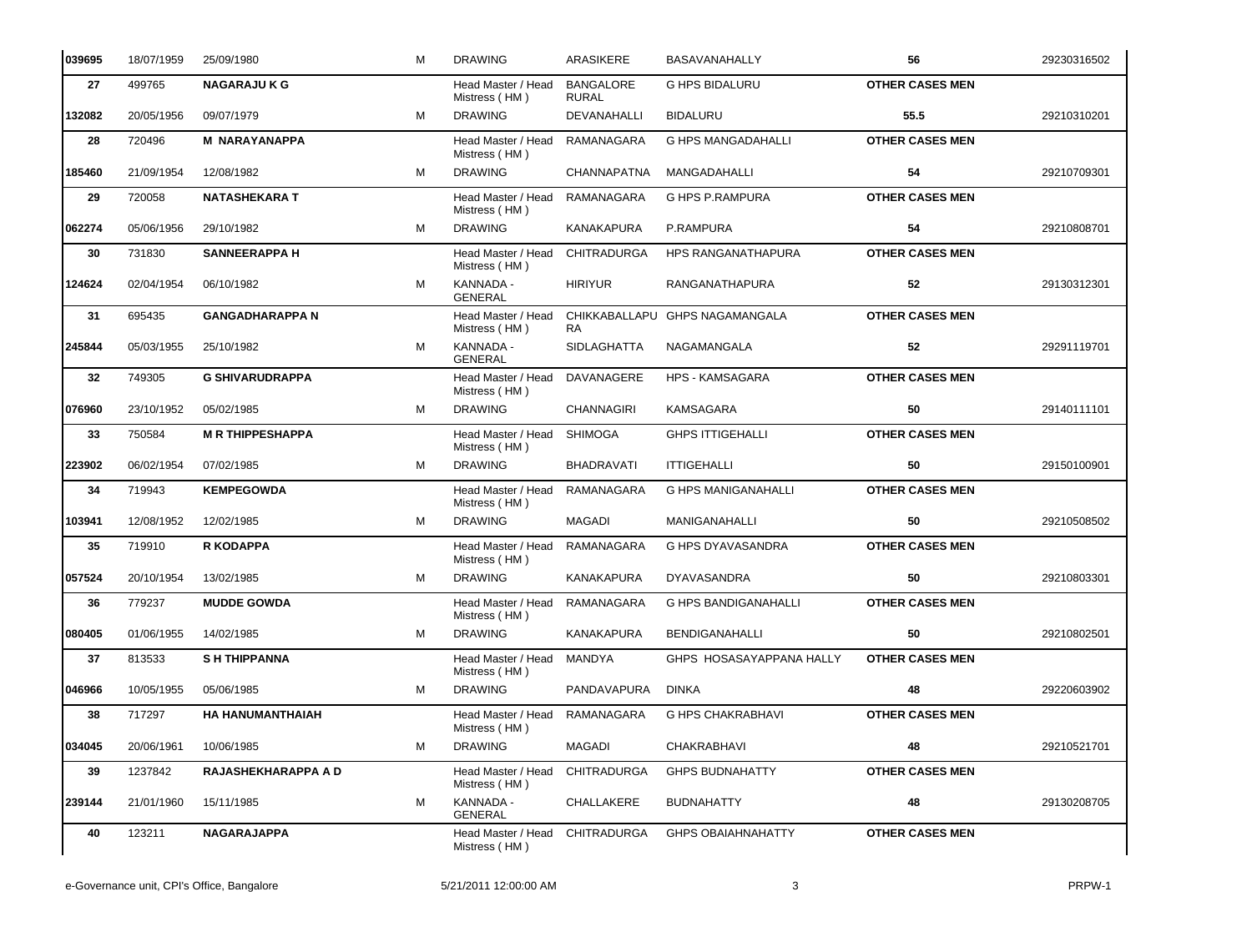| 130222 | 01/05/1961 | 15/03/1989                 | М | KANNADA -<br><b>GENERAL</b>                   | CHALLAKERE                       | <b>OBAIAHNAHATTY</b>      | 42                     | 29130202302 |
|--------|------------|----------------------------|---|-----------------------------------------------|----------------------------------|---------------------------|------------------------|-------------|
| 41     | 1754310    | A D MANJAPPA               |   | Head Master / Head<br>Mistress (HM)           | <b>SHIMOGA</b>                   | <b>GHPS TALLIKATTE</b>    | <b>OTHER CASES MEN</b> |             |
| 246165 | 06/02/1962 | 07/06/1985                 | м | KANNADA -<br><b>GENERAL</b>                   | <b>BHADRAVATI</b>                | THALLIKATTE               | 41                     | 29150106101 |
| 42     | 1163289    | <b>HONNASHAMAIAH G N</b>   |   | Head Master / Head<br>Mistress (HM)           | <b>RAMANAGARA</b>                | <b>G HPS GERAHALLI</b>    | <b>OTHER CASES MEN</b> |             |
| 009449 | 22/07/1965 | 02/08/1989                 | м | KANNADA -<br><b>GENERAL</b>                   | <b>KANAKAPURA</b>                | <b>GERAHALLI</b>          | 40                     | 29210812501 |
| 43     | 1162200    | <b>JAYANNA R</b>           |   | Head Master / Head<br>Mistress (HM)           | RAMANAGARA                       | <b>G HPS T HOSAHALLI</b>  | <b>OTHER CASES MEN</b> |             |
| 108285 | 10/05/1970 | 02/06/1990                 | м | <b>DRAWING</b>                                | KANAKAPURA                       | T.HOSAHALLI               | 40                     | 29210803901 |
| 44     | 1161110    | <b>M SHANTHAVEERAIAH</b>   |   | Head Master / Head<br>Mistress (HM)           | RAMANAGARA                       | <b>G HPS PICCHANAKERE</b> | <b>OTHER CASES MEN</b> |             |
| 151195 | 04/04/1966 | 31/07/1990                 | м | <b>DRAWING</b>                                | KANAKAPURA                       | PICCHANAKERE              | 40                     | 29210800101 |
| 45     | 1161843    | <b>R K UMESH</b>           |   | Head Master / Head<br>Mistress (HM)           | <b>BANGALORE</b><br><b>RURAL</b> | <b>G HPS BEERASANDRA</b>  | <b>OTHER CASES MEN</b> |             |
| 126105 | 28/04/1965 | 04/08/1989                 | М | <b>DRAWING</b>                                | DEVANAHALLI                      | <b>BEERASANDRA</b>        | 38                     | 29210302101 |
| 46     | 1162004    | <b>MALLIKARJUNAPPA S B</b> |   | Head Master / Head<br>Mistress (HM)           | RAMANAGARA                       | <b>G HPS DODDAKALBALU</b> | <b>OTHER CASES MEN</b> |             |
| 231895 | 29/05/1963 | 02/11/1989                 | м | <b>DRAWING</b>                                | <b>KANAKAPURA</b>                | DODDAKALBALU              | 38                     | 29210802101 |
| 47     | 1127337    | <b>B N RANGADHAMA</b>      |   | Head Master / Head<br>Mistress (HM)           | <b>MADHUGIRI</b>                 | G.H.P.S. VIRUPASAMUDRA    | <b>OTHER CASES MEN</b> |             |
| 059460 | 19/07/1966 | 04/01/1990                 | M | <b>DRAWING</b>                                | PAVAGADA                         | VIRUPASAMUDRA             | 38                     | 29180502801 |
| 48     | 1031457    | N NARASIMHAMURTHY          |   | Head Master / Head<br>Mistress (HM)           | <b>CHITRADURGA</b>               | GHPS BORANAKUNTE          | <b>OTHER CASES MEN</b> |             |
| 015272 | 29/03/1968 | 10/02/1990                 | м | <b>DRAWING</b>                                | <b>HIRIYUR</b>                   | <b>BORANAKUNTE</b>        | 38                     | 29130312401 |
| 49     | 720073     | <b>VEERAVHADRAIAH M H</b>  |   | Head Master / Head<br>Mistress (HM)           | <b>BANGALORE</b><br><b>RURAL</b> | <b>G HPS RABBANAHALLI</b> | <b>OTHER CASES MEN</b> |             |
| 132206 | 15/10/1955 | 15/02/1985                 | M | <b>DRAWING</b>                                | DEVANAHALLI                      | RABBANAHALLI              | 37                     | 29210300101 |
| 50     | 537741     | <b>S PARAMASHIVAPPA</b>    |   | Head Master / Head<br>Mistress (HM)           | <b>SHIMOGA</b>                   | <b>GHPS OTHIGATTA</b>     | <b>OTHER CASES MEN</b> |             |
| 116560 | 03/05/1952 | 02/07/1981                 | М | <b>DRAWING</b>                                | <b>SHIMOGA</b>                   | <b>OTHIGATTA</b>          | 35                     | 29150528301 |
| 51     | 1166362    | <b>M P GOVINDARAJU</b>     |   | Head Master / Head BANGALORE<br>Mistress (HM) | <b>RURAL</b>                     | <b>G HPS BETTENAHALLI</b> | <b>OTHER CASES MEN</b> |             |
| 128125 | 01/04/1970 | 09/09/1992                 | М | <b>DRAWING</b>                                | DEVANAHALLI                      | JALIGE                    | 32                     | 29210304203 |
| 52     | 719706     | A ANANDARAM                |   | Head Master / Head<br>Mistress (HM)           | <b>BANGALORE</b><br><b>RURAL</b> | G HPS KONAGHATTA          | <b>OTHER CASES MEN</b> |             |
| 015555 | 03/03/1960 | 14/08/1982                 | М | <b>DRAWING</b>                                | DODDABALLAPU KONAGHATTA<br>RA    |                           | $\bf{30}$              | 29210211501 |
| 53     | 742892     | <b>NAGARAJA M</b>          |   | Head Master / Head<br>Mistress (HM)           | DAVANAGERE                       | GHPS HONNANAYAKANAHALLI   | <b>OTHER CASES MEN</b> |             |
| 079606 | 22/05/1954 | 04/02/1985                 | М | <b>DRAWING</b>                                | <b>CHANNAGIRI</b>                | HONNANAYAKANA HALLI       | 30                     | 29140109401 |
| 54     | 1161688    | NANJUNDAPPA                |   | Head Master / Head<br>Mistress (HM)           | RAMANAGARA                       | <b>G HPS ANEDODDI</b>     | <b>OTHER CASES MEN</b> |             |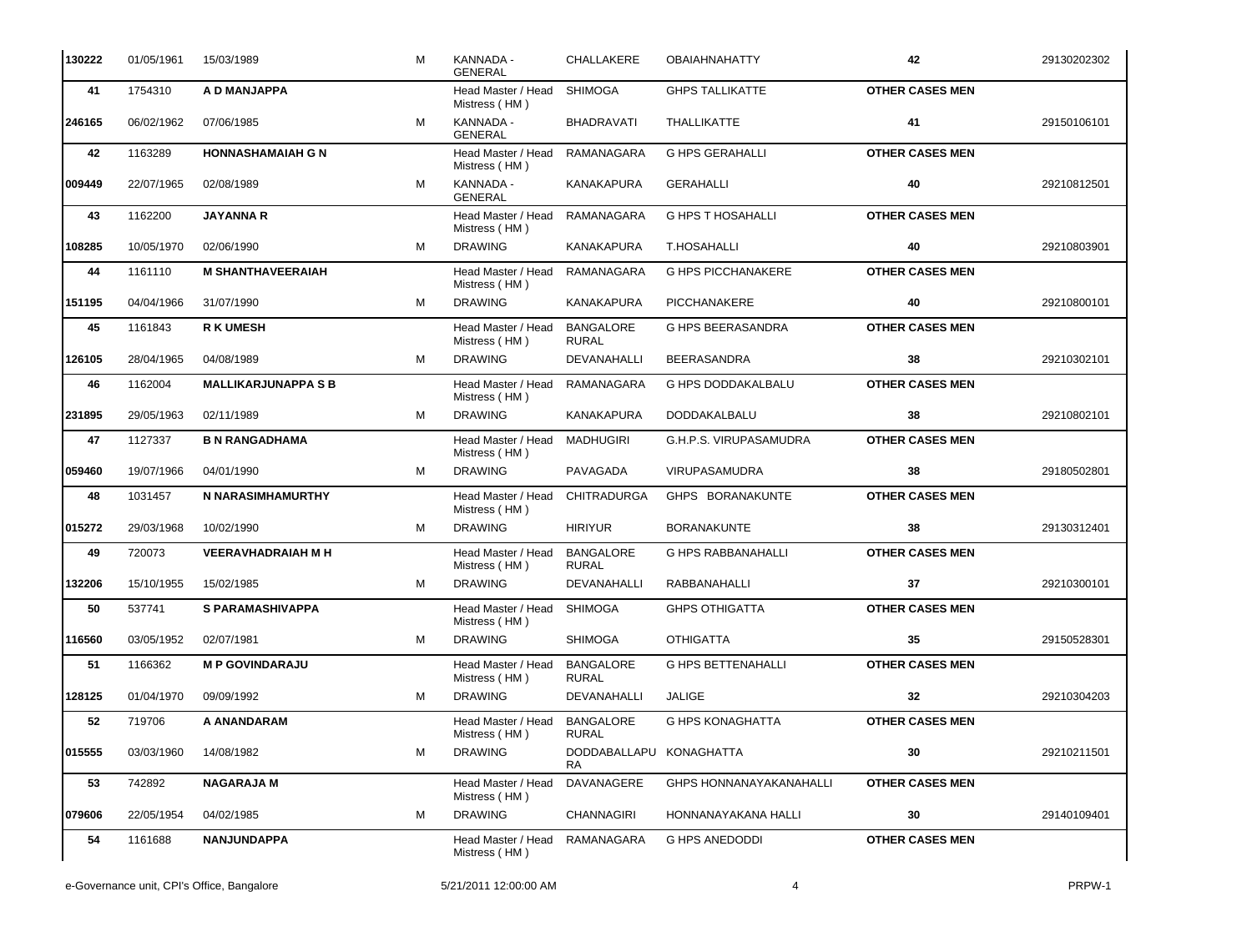| 243405 | 25/04/1967 | 03/08/1989                            | М | <b>DRAWING</b>                      | KANAKAPURA                       | <b>KOLLIGANAHALLI</b>         | 30                     | 29210800302 |
|--------|------------|---------------------------------------|---|-------------------------------------|----------------------------------|-------------------------------|------------------------|-------------|
| 55     | 1075472    | <b>SHIVALINGAPPA M</b>                |   | Head Master / Head<br>Mistress (HM) | CHIKKAMANGAL<br><b>ORE</b>       | <b>GHPS K KANABUR</b>         | <b>OTHER CASES MEN</b> |             |
| 244618 | 20/03/1966 | 16/08/1988                            | M | <b>DRAWING</b>                      | NARASIMHARAJ<br>APURA            | K.KANABUR                     | 10                     | 29170300403 |
| 56     | 562754     | <b>VENKATESH M</b>                    |   | Head Master / Head<br>Mistress (HM) | <b>KOLAR</b>                     | <b>GHPS BADAMAKANAHALLI</b>   | <b>OTHER CASES MEN</b> |             |
| 087142 | 25/06/1957 | 13/07/1981                            | м | <b>DRAWING</b>                      | <b>BANGARAPETE</b>               | BADAMAKANAHALLI               | 8                      | 29190240401 |
| 57     | 758345     | <b>BETTEGOWDA HV</b>                  |   | Head Master / Head<br>Mistress (HM) | <b>TUMKUR</b>                    | <b>GHPS SONDALAGERE</b>       | <b>OTHER CASES MEN</b> |             |
| 003069 | 01/06/1964 | 11/02/1985                            | м | <b>DRAWING</b>                      | <b>KUNIGAL</b>                   | SONDALAGERE                   | 8                      | 29181026001 |
| 58     | 719659     | <b>CHANNAMAREGOWDA</b>                |   | Head Master / Head<br>Mistress (HM) | RAMANAGARA                       | <b>G HPS JODI KARENAHALLI</b> | <b>OTHER CASES MEN</b> |             |
| 064233 | 08/03/1954 | 15/02/1985                            | M | <b>DRAWING</b>                      | RAMANAGARA                       | BHYRAMANGALA                  | 8                      | 29210607409 |
| 59     | 633879     | <b>MANJUNATHA DEVENDRAPPA BATTERA</b> |   | Head Master / Head<br>Mistress (HM) | HAVERI                           | <b>GHPS HALLUR</b>            | <b>OTHER CASES MEN</b> |             |
| 101141 | 10/06/1956 | 25/10/1982                            | M | <b>DRAWING</b>                      | <b>HIREKERUR</b>                 | <b>HALLUR</b>                 | 6                      | 29110704501 |
| 60     | 1166570    | <b>VENKATESHAIAH S J</b>              |   | Head Master / Head<br>Mistress (HM) | <b>BANGALORE</b><br><b>RURAL</b> | <b>G HPS GOTTIPURA</b>        | <b>OTHER CASES MEN</b> |             |
| 240608 | 10/02/1964 | 15/09/1992                            | м | <b>DRAWING</b>                      | <b>HOSAKOTE</b>                  | <b>GOTTIPURA</b>              |                        | 29210410801 |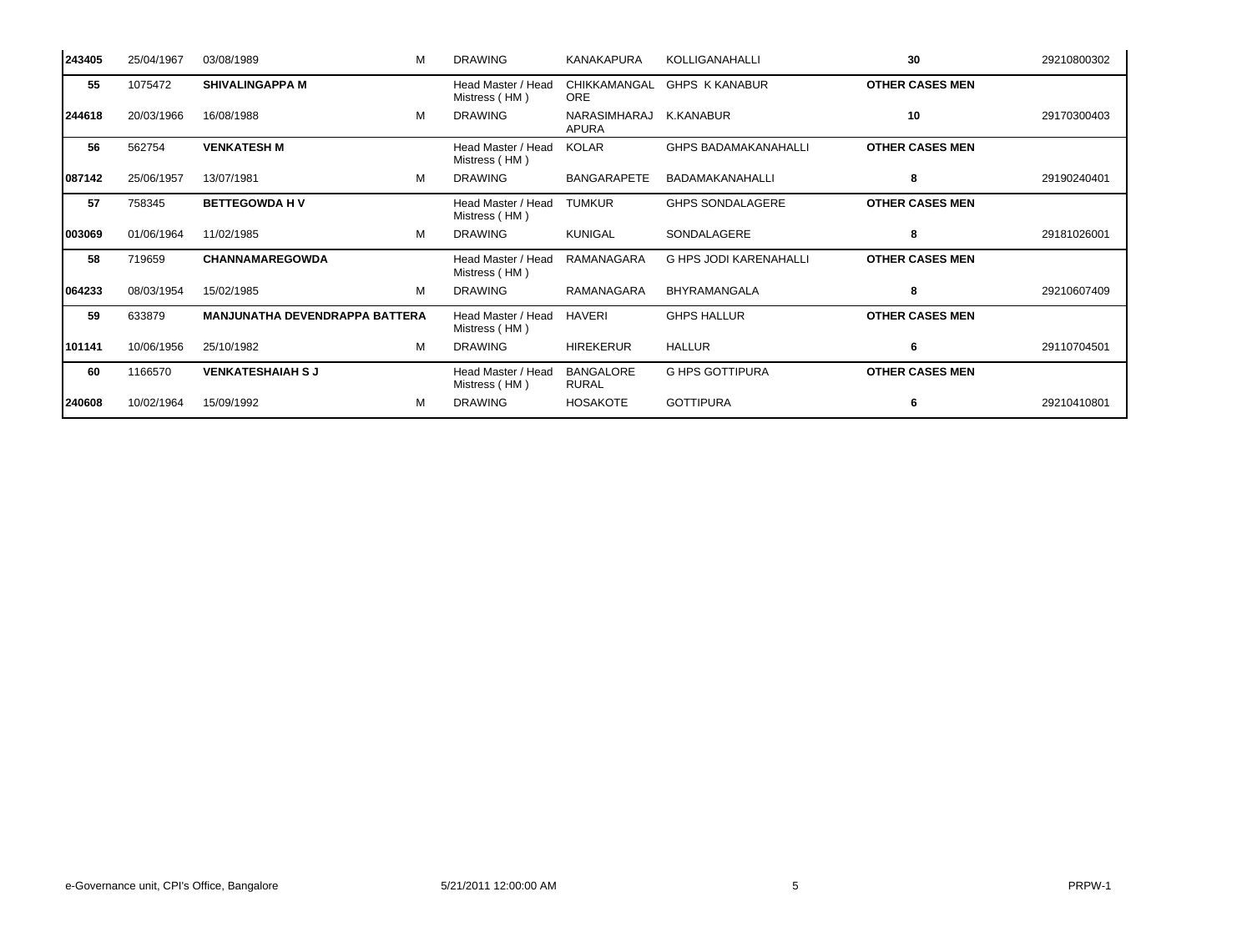# **PROVISIONAL LIST OF TEACHERS FOR REQUEST TRANSFER -2011 ( PRIMARY - OUT OF UNIT ) : HM**

## **TRANSFER AUTHORITY : DPI MYSORE**

|                    | PRI.NO. KGID NO                            | <b>APPLICANT NAME</b>      |            | <b>DESIG NAME</b>                          | <b>DIST NAME</b>                  | <b>SCHOOL NAME</b>                               | <b>GROUNDS FOR PRIORITY</b>          |                |
|--------------------|--------------------------------------------|----------------------------|------------|--------------------------------------------|-----------------------------------|--------------------------------------------------|--------------------------------------|----------------|
| <b>APPL NO DOB</b> |                                            | DATE OF ENTRY INTO SERVICE | <b>SEX</b> | <b>SUBJECT NAME</b>                        | <b>TALUK NAME</b>                 | <b>VILLAGE NAME</b>                              | <b>Total Weightage</b>               | <b>SCH COD</b> |
| $\mathbf{1}$       | 758051                                     | <b>HALAPPAN</b>            |            | Head Master / Head TUMKUR<br>Mistress (HM) |                                   | <b>GHPS PUTTAMADEHALLI</b>                       | <b>TERMINALLY ILL CASES</b>          |                |
| 057535             | 05/05/1961                                 | 13/02/1985                 | м          | <b>DRAWING</b>                             | <b>TURUVEKERE</b>                 | THALAKERE                                        | 50                                   | 29180718402    |
| $\mathbf{2}$       | 771022                                     | <b>B DODDAIAH</b>          |            | Head Master / Head<br>Mistress (HM)        | AR.                               | CHAMARAJANAG GHPS BELACHALAVADI                  | <b>TERMINALLY ILL CASES</b>          |                |
| 082292             | 01/06/1958                                 | 04/06/1985                 | м          | KANNADA -<br><b>GENERAL</b>                | <b>GUNDULPET</b>                  | <b>BELACHALAVADI</b>                             | 38                                   | 29270209401    |
| $\mathbf{3}$       | 982023                                     | <b>SHAKEELABEGUM</b>       |            | Head Master / Head<br>Mistress (HM)        | AR.                               | CHAMARAJANAG GHPS URDU CHATI PURA                | <b>WIDOWS</b>                        |                |
| 064663             | 21/04/1959                                 | 09/09/1991                 | F.         | <b>DRAWING</b>                             | CHAMARAJA<br><b>NAGAR</b>         | <b>CHATI PURA</b>                                | 30.5                                 | 29270119001    |
| 4                  | 982023                                     | <b>SHAKEELA BEGUM</b>      |            | Head Master / Head<br>Mistress (HM)        | AR.                               | CHAMARAJANAG GHPS URDU CHATI PURA                | <b>WIDOWS</b>                        |                |
| 246285             | 21/04/1959                                 | 09/09/1991                 | F.         | <b>DRAWING</b>                             | CHAMARAJA<br><b>NAGAR</b>         | <b>CHATI PURA</b>                                | 30.5                                 | 29270119001    |
| 5                  | 771130                                     | <b>SYED ALTAF HUSSAIN</b>  |            | Head Master / Head<br>Mistress (HM)        | AR                                | CHAMARAJANAG GHPS URDU COWDALLI                  | <b>DEFENCE CASES</b>                 |                |
| 122351             | 17/07/1955                                 | 03/06/1985                 | м          | <b>DRAWING</b>                             | <b>HANUR</b>                      | <b>COWDALLI</b>                                  | 50                                   | 29271301602    |
| 6                  | 1250703                                    | <b>RATHNAS</b>             |            | Head Master / Head<br>Mistress (HM)        | AR.                               | CHAMARAJANAG GHPS KODI MOLE                      | HUSBAND AND WIFE BOTH IN GOVERNMENT  |                |
| 064649             | 01/08/1960                                 | 03/06/1985                 | F.         | <b>DRAWING</b>                             | CHAMARAJA<br><b>NAGAR</b>         | KODI MOLE                                        | 38                                   | 29270111601    |
| $\overline{7}$     | 1169459                                    | <b>T N SHIVAMALLAIAH</b>   |            | Head Master / Head<br>Mistress (HM)        | KODAGU                            | G H P SCHOOL B.BADAGA                            | HUSBAND AND WIFE BOTH IN GOVERNMENT  |                |
| 090805             | 01/06/1965                                 | 08/10/1990                 | м          | KANNADA -<br><b>GENERAL</b>                | <b>MADIKERI</b>                   | <b>B. BADAGA</b>                                 | 38                                   | 29250105001    |
| 8                  | 572851                                     | <b>H R PRABHAKARA</b>      |            | Head Master / Head<br>Mistress (HM)        | AR.                               | CHAMARAJANAG GHPS KOTOMBLI                       | HUSBAND OR WIFE IN GOVERNMENT        |                |
| 230161             | 01/06/1955                                 | 06/12/1979                 | м          | <b>DRAWING</b>                             | CHAMARAJA<br><b>NAGAR</b>         | <b>KOTOMBLI</b>                                  | 60                                   | 29270118001    |
| 9                  | 1937874                                    | <b>LAKSHMAMMA A N</b>      |            | Head Master / Head<br>Mistress (HM)        | <b>DAKSHINA</b><br><b>KANNADA</b> | GUPS, KANIYOOR KASABA                            | <b>HUSBAND OR WIFE IN GOVERNMENT</b> |                |
| 225687             | 10/03/1965                                 | 01/08/2002                 | F          | KANNADA -<br><b>GENERAL</b>                | BELTHANGADY                       | <b>KANIYOOR</b>                                  | 16                                   | 29240202303    |
| 10                 | 771323                                     | <b>SRIMATHI KV</b>         |            | Mistress (HM)                              | AR                                | Head Master / Head CHAMARAJANAG GHPS RAGHAVAPURA | <b>HUSBAND OR WIFE IN GOVERNMENT</b> |                |
| 247407             | 14/02/1959                                 | 05/06/1985                 | F          | KANNADA -<br><b>GENERAL</b>                | <b>GUNDULPET</b>                  | RAGAVAPURA-1                                     | 8                                    | 29270215501    |
| 11                 | 1165497                                    | <b>KHAIRUNNISA</b>         |            | Head Master / Head<br>Mistress (HM)        | RAMANAGARA                        | <b>G UHPS KODIHALLI</b>                          | <b>OTHER CASES WOMEN</b>             |                |
| 233703             | 30/11/1954                                 | 24/09/1985                 | F          | <b>DRAWING</b>                             | <b>KANAKAPURA</b>                 | KODIHALLI                                        | 50                                   | 29210819307    |
| 12                 | 1562398                                    | <b>PREMAVATHI K N</b>      |            | Head Master / Head<br>Mistress (HM)        | HASSAN                            | <b>HPS GORUR PROJECT</b>                         | <b>OTHER CASES WOMEN</b>             |                |
|                    | e-Governance unit, CPI's Office, Bangalore |                            |            | 5/21/2011 12:00:00 AM                      |                                   | 6                                                |                                      | PRPW-1         |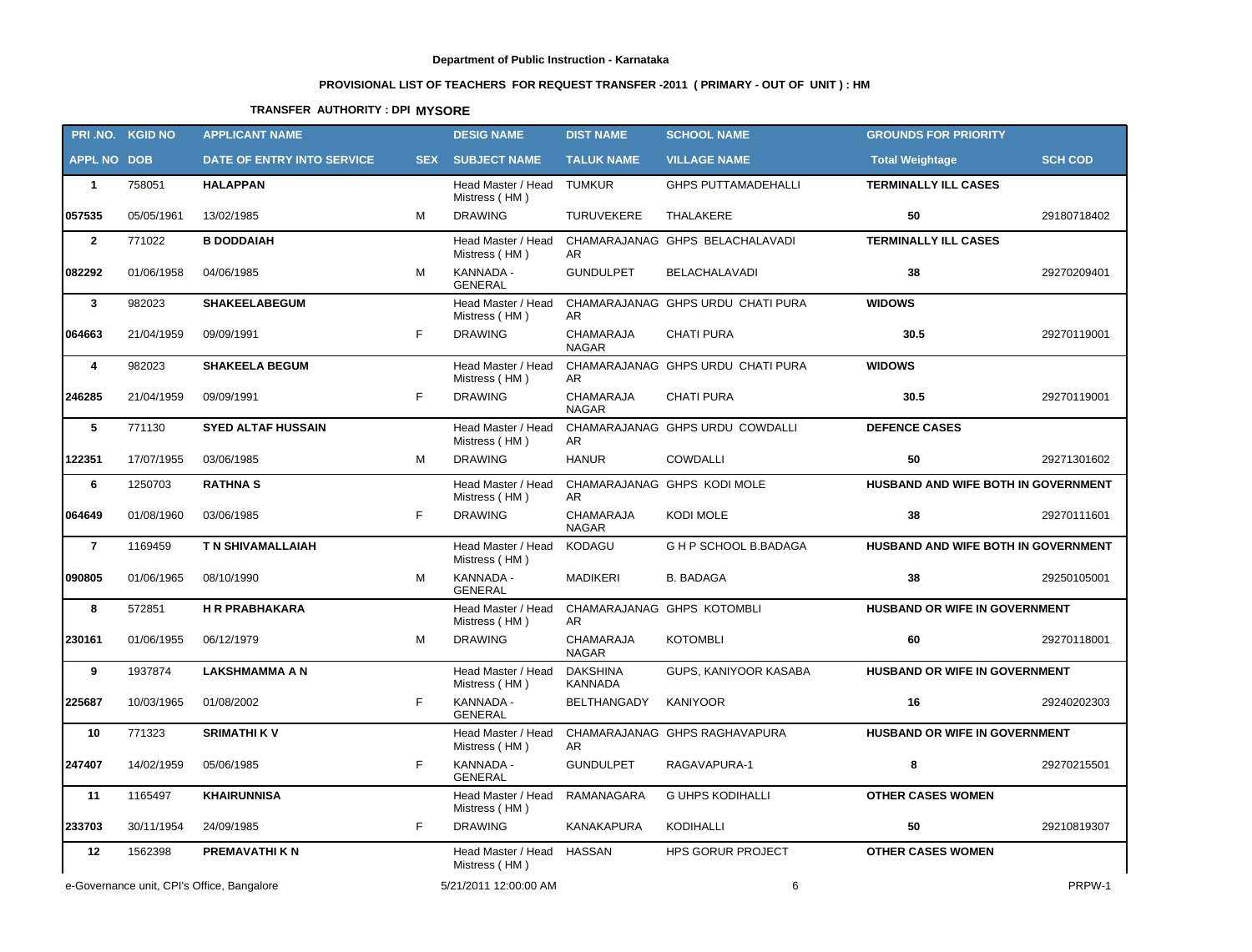| 232439  | 07/06/1957 | 03/11/1978             | F  | <b>DRAWING</b>                                       | <b>HASSAN</b>                    | <b>GORUR</b>                     | 49.5                     | 29230737002 |
|---------|------------|------------------------|----|------------------------------------------------------|----------------------------------|----------------------------------|--------------------------|-------------|
| 13      | 1178161    | <b>NAGARATHNA MV</b>   |    | Head Master / Head<br>Mistress (HM)                  | SHIMOGA                          | <b>GHPS HALEKESALUR</b>          | <b>OTHER CASES WOMEN</b> |             |
| 164800  | 21/05/1966 | 20/06/1990             | F  | <b>DRAWING</b>                                       | <b>THIRTHAHALLI</b>              | <b>KESLUR</b>                    | 40                       | 29150739502 |
| 14      | 1248710    | <b>BILAL BI</b>        |    | Head Master / Head<br>Mistress (HM)                  | AR.                              | CHAMARAJANAG GULPS MECCA MOHALLA | <b>OTHER CASES WOMEN</b> |             |
| 074462  | 18/05/1961 | 10/09/1991             | F. | <b>DRAWING</b>                                       | CHAMARAJA<br><b>NAGAR</b>        | CHAMARAJA NAGAR                  | 26                       | 29270119925 |
| 15      | 981710     | <b>MEHARUNNISA</b>     |    | Head Master / Head<br>Mistress (HM)                  | AR.                              | CHAMARAJANAG GUHPS NAGAVALLI     | <b>OTHER CASES WOMEN</b> |             |
| 145545  | 27/04/1958 | 11/09/1991             | F  | <b>DRAWING</b>                                       | <b>CHAMARAJA</b><br><b>NAGAR</b> | NAGAVALLI                        | 20                       | 29270112502 |
| 16      | 1248986    | SHAKUNTHALAPREMAKUMARI |    | Head Master / Head<br>Mistress (HM)                  | AR.                              | CHAMARAJANAG GHPS JANNUR HOSUR   | <b>OTHER CASES WOMEN</b> |             |
| 074016  | 02/03/1955 | 03/06/1985             | F  | <b>DRAWING</b>                                       | CHAMARAJA<br><b>NAGAR</b>        | <b>JANNUR HOSUR</b>              | $\mathbf{2}$             | 29270116401 |
| 17      | 681520     | <b>SUNDARA C</b>       |    | Head Master / Head<br>Mistress (HM)                  | CHAMARAJANAG GHPS ALDURU<br>AR.  |                                  | <b>OTHER CASES MEN</b>   |             |
| 056028  | 15/03/1953 | 29/06/1981             | M  | <b>DRAWING</b>                                       | <b>CHAMARAJA</b><br><b>NAGAR</b> | ALDURU                           | 56                       | 29270115801 |
| 18      | 681520     | <b>SUNDARA C</b>       |    | Head Master / Head<br>Mistress (HM)                  | CHAMARAJANAG GHPS ALDURU<br>AR.  |                                  | <b>OTHER CASES MEN</b>   |             |
| 243344  | 15/03/1953 | 29/06/1981             | M  | <b>DRAWING</b>                                       | CHAMARAJA<br><b>NAGAR</b>        | ALDURU                           | 56                       | 29270115801 |
| 19      | 572698     | <b>SIDDAMALLU</b>      |    | Head Master / Head<br>Mistress (HM)                  | AR                               | CHAMARAJANAG GHPS THAMADA HALLI  | <b>OTHER CASES MEN</b>   |             |
| 128867  | 10/08/1952 | 02/11/1979             | M  | <b>DRAWING</b>                                       | <b>CHAMARAJA</b><br><b>NAGAR</b> | THAMADA HALLI                    | 55.5                     | 29270108701 |
| 20      | 1159498    | <b>M KALAIAH</b>       |    | Head Master / Head<br>Mistress (HM)                  | RAMANAGARA                       | G HPS J BYADARAHALLI             | <b>OTHER CASES MEN</b>   |             |
| 103867  | 01/01/1958 | 09/11/1982             | м  | <b>DRAWING</b>                                       | CHANNAPATNA                      | J. BYADARAHALLI                  | 52                       | 29210711601 |
| 21      | 995344     | <b>RAMU SETTY</b>      |    | <b>Education Co-</b><br>Ordinator (ECO) -<br>Primary | <b>UDUPI</b>                     | BEO, BYNDOOR                     | <b>OTHER CASES MEN</b>   |             |
| 230502  | 01/06/1967 | 28/11/1988             | M  | KANNADA -<br><b>GENERAL</b>                          | <b>BYNDOOR</b>                   | BEO, BYNDOOR                     | 44                       | 31291604103 |
| $22 \,$ | 557547     | <b>MANJUNATHA D N</b>  |    | Head Master / Head<br>Mistress (HM)                  | <b>HASSAN</b>                    | <b>CRC, B KATIHALLY</b>          | <b>OTHER CASES MEN</b>   |             |
| 024785  | 14/01/1958 | 04/07/1979             | M  | KANNADA -<br><b>GENERAL</b>                          | <b>HASSAN</b>                    | CRC, B KATIHALLY                 | 42.5                     | 42923070003 |
| 23      | 1191871    | SHIVALINGA S R         |    | Head Master / Head<br>Mistress (HM)                  | HASSAN                           | GHPS H.HINDALAHALLY              | <b>OTHER CASES MEN</b>   |             |
| 123241  | 18/06/1965 | 10/03/1989             | м  | KANNADA -<br><b>GENERAL</b>                          | HOLENARASIPU<br>RA.              | H.HINDALAHALLY                   | 40                       | 29230604801 |
| 24      | 1192418    | <b>KALAIAH</b>         |    | Head Master / Head<br>Mistress (HM)                  | <b>HASSAN</b>                    | <b>GHPS NERALE</b>               | <b>OTHER CASES MEN</b>   |             |
| 094121  | 28/02/1961 | 01/06/1990             | M  | KANNADA -<br><b>GENERAL</b>                          | HOLENARASIPU<br>RA.              | NERALE                           | 38                       | 29230605201 |
| 25      | 1169891    | <b>RAMALINGAIAH</b>    |    | Head Master / Head<br>Mistress (HM)                  | KODAGU                           | G H P SCHOOL BALAGUNDA           | <b>OTHER CASES MEN</b>   |             |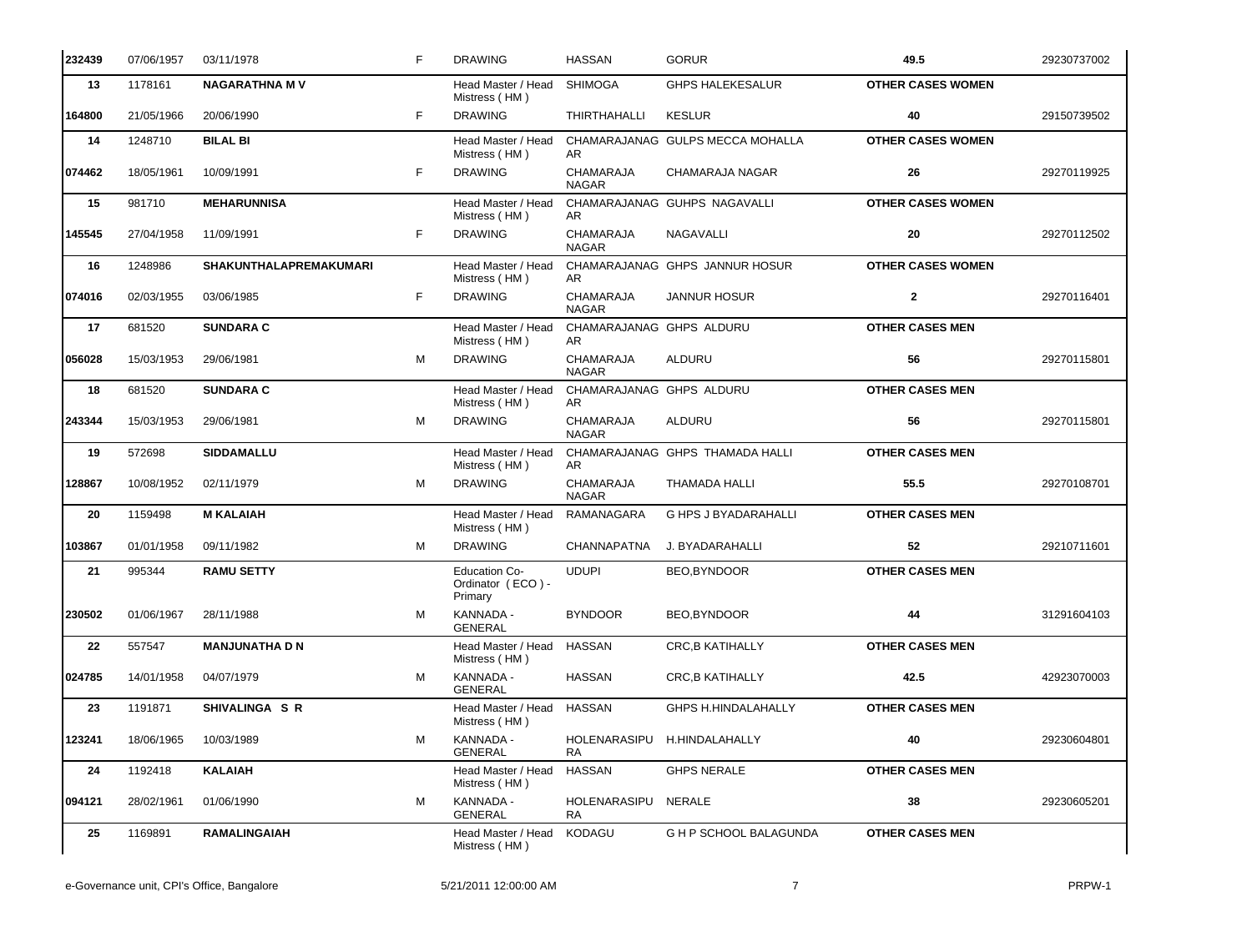| 229854 | 21/02/1954 | 12/09/1985             | м | <b>DRAWING</b>                      | <b>SOMAVARPET</b>               | <b>BALAGUNDA</b>            | 36                     | 29250202101 |
|--------|------------|------------------------|---|-------------------------------------|---------------------------------|-----------------------------|------------------------|-------------|
| 26     | 748375     | <b>BASAVARAJ C C</b>   |   | Head Master / Head<br>Mistress (HM) | <b>SHIMOGA</b>                  | <b>GHPS LINGANAMAKKI</b>    | <b>OTHER CASES MEN</b> |             |
| 243618 | 15/01/1961 | 23/09/1982             | м | <b>DRAWING</b>                      | <b>SAGAR</b>                    | LINGANAMAKKI                | 35                     | 29150325601 |
| 27     | 741150     | <b>T G PADMANABHA</b>  |   | Head Master / Head<br>Mistress (HM) | <b>KODAGU</b>                   | <b>G H P SCHOOL KANIVE</b>  | <b>OTHER CASES MEN</b> |             |
| 064254 | 07/04/1955 | 03/06/1985             | M | KANNADA -<br>GENERAL                | SOMAVARPET                      | <b>RAMAPUR</b>              | 33                     | 29250217402 |
| 28     | 618549     | <b>NANJUNDA S</b>      |   | Head Master / Head<br>Mistress (HM) | <b>MANDYA</b>                   | GHPS GANGA STREET MALAVALLY | <b>OTHER CASES MEN</b> |             |
| 237332 | 06/04/1955 | 24/07/1979             | M | <b>DRAWING</b>                      | MALAVALLY                       | MALAVALLY - WARD-19         | 14                     | 29220320402 |
| 29     | 618108     | <b>PARASHIVAMURTHY</b> |   | Head Master / Head<br>Mistress (HM) | MANDYA                          | <b>GHPS KALLARE PURA</b>    | <b>OTHER CASES MEN</b> |             |
| 227376 | 01/01/1959 | 24/06/1981             | M | <b>DRAWING</b>                      | MALAVALLY                       | <b>KALLARE PURA</b>         | 8                      | 29220308502 |
| 30     | 663769     | <b>RANGASWAMY R</b>    |   | Head Master / Head<br>Mistress (HM) | CHAMARAJANAG GHPS SAGADE<br>AR. |                             | <b>OTHER CASES MEN</b> |             |
| 230849 | 20/07/1957 | 01/08/1979             | M | <b>DRAWING</b>                      | CHAMARAJA<br><b>NAGAR</b>       | SAGADE                      | -4                     | 29270107601 |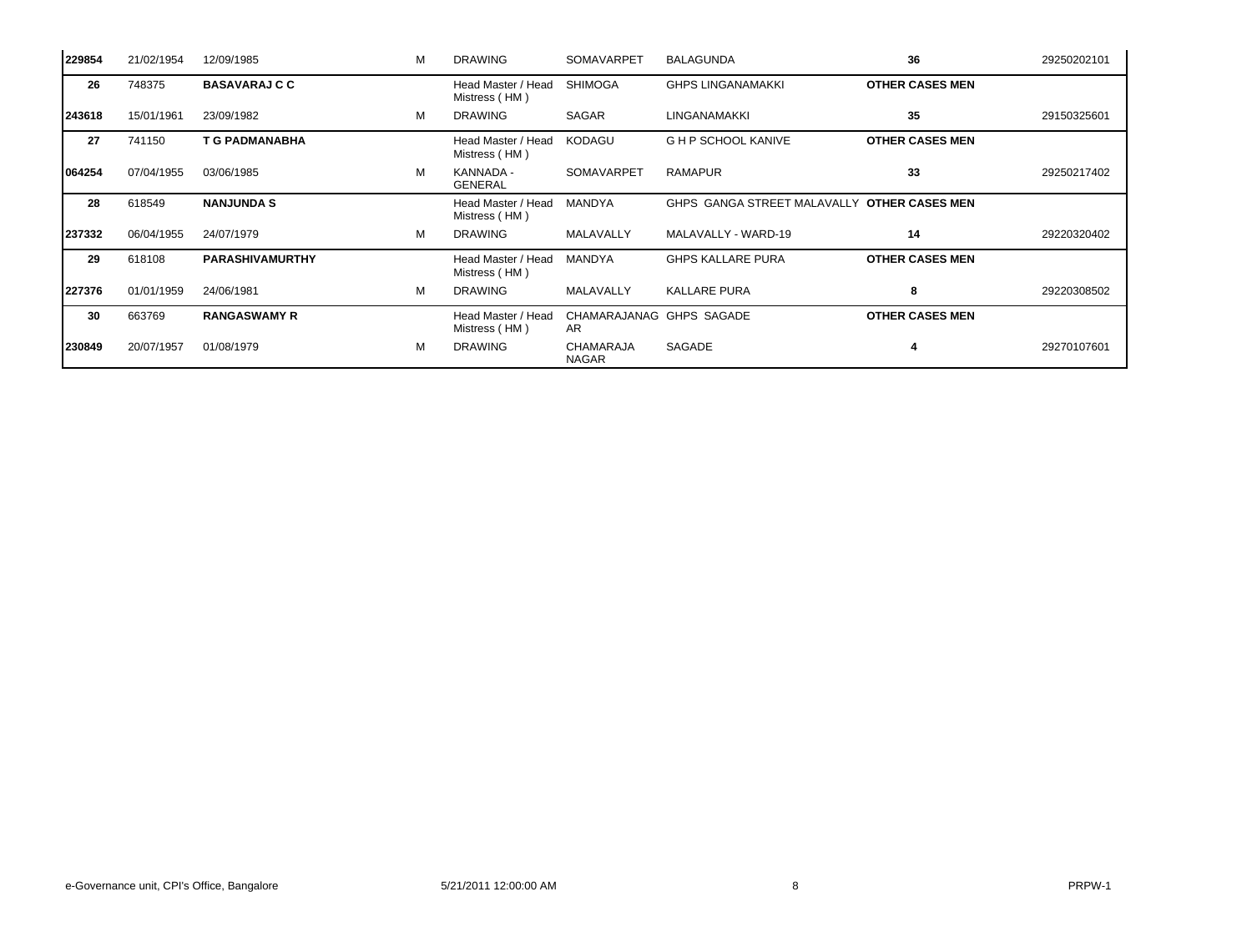# **PROVISIONAL LIST OF TEACHERS FOR REQUEST TRANSFER -2011 ( PRIMARY - OUT OF UNIT ) : HM**

# **TRANSFER AUTHORITY : DPI BELGAUM**

|                    | PRI.NO. KGID NO | <b>APPLICANT NAME</b>           |            | <b>DESIG NAME</b>                   | <b>DIST NAME</b>    | <b>SCHOOL NAME</b>              | <b>GROUNDS FOR PRIORITY</b>         |                |
|--------------------|-----------------|---------------------------------|------------|-------------------------------------|---------------------|---------------------------------|-------------------------------------|----------------|
| <b>APPL NO DOB</b> |                 | DATE OF ENTRY INTO SERVICE      | <b>SEX</b> | <b>SUBJECT NAME</b>                 | <b>TALUK NAME</b>   | <b>VILLAGE NAME</b>             | <b>Total Weightage</b>              | <b>SCH COD</b> |
| $\mathbf{1}$       | 1115580         | <b>VIJAY VEERAPPA BADIGER</b>   |            | Head Master / Head<br>Mistress (HM) | <b>BIDAR</b>        | <b>GOVT HPS BARDAPUR</b>        | <b>TERMINALLY ILL CASES</b>         |                |
| 177093             | 10/06/1962      | 01/06/1989                      | M          | <b>DRAWING</b>                      | <b>BHALKI</b>       | <b>BARDAPUR</b>                 | 40                                  | 29050300901    |
| $\overline{2}$     | 681473          | <b>PANDURANGA KALE</b>          |            | Head Master / Head<br>Mistress (HM) | <b>MYSORE</b>       | <b>GHPS MELLAHALLI</b>          | PHISICALLY HANDICAPPED (> 40%)      |                |
| 088664             | 01/06/1954      | 06/07/1981                      | М          | KANNADA -<br><b>GENERAL</b>         | <b>MYSORE RURAL</b> | MELLAHALLI                      | 56                                  | 29260808801    |
| $\mathbf{3}$       | 1040983         | <b>SV SOMANNAVAR</b>            |            | Head Master / Head<br>Mistress (HM) | <b>HAVERI</b>       | <b>GHPS VDS TADAS</b>           | PHISICALLY HANDICAPPED (> 40%)      |                |
| 169602             | 25/08/1958      | 15/02/1985                      | М          | <b>DRAWING</b>                      | SHIGGOAN            | <b>TADAS</b>                    | 52                                  | 29111707608    |
| 4                  | 1156885         | KHATIJA MAKTUMASAB HANCHINAMANI |            | Head Master / Head<br>Mistress (HM) | <b>HAVERI</b>       | <b>GHPBS HAVANAGI</b>           | PHISICALLY HANDICAPPED (> 40%)      |                |
| 063171             | 12/05/1961      | 30/10/1985                      | F.         | <b>DRAWING</b>                      | <b>HANAGAL</b>      | <b>HAVANAGI</b>                 | 50                                  | 29110505501    |
| 5                  | 1141608         | <b>SAIFANMULK MUJAWAR</b>       |            | Head Master / Head<br>Mistress (HM) | YADGIRI             | <b>GOVT HPS URDU MUDANOOR B</b> | PHISICALLY HANDICAPPED (> 40%)      |                |
| 057345             | 10/11/1965      | 01/07/1991                      | M          | <b>DRAWING</b>                      | <b>SHORAPUR</b>     | MUDANOOR B.                     | 38                                  | 29330816102    |
| 6                  | 1156347         | <b>C N KARANANDI</b>            |            | Head Master / Head<br>Mistress (HM) | <b>HAVERI</b>       | <b>GHPS HULSOGI</b>             | PHISICALLY HANDICAPPED (> 40%)      |                |
| 029459             | 24/07/1960      | 25/07/1991                      | м          | <b>DRAWING</b>                      | SHIGGOAN            | <b>HULSOGI</b>                  | 36                                  | 29111703201    |
| $\overline{7}$     | 1483173         | <b>JYOSTNA A GUNDIMI</b>        |            | Head Master / Head<br>Mistress (HM) | <b>DHARWAD</b>      | <b>HPS KAMPLIKOPPA</b>          | PHISICALLY HANDICAPPED (> 40%)      |                |
| 077002             | 22/07/1960      | 25/10/1982                      | F.         | <b>DRAWING</b>                      | <b>HUBLI</b>        | <b>KAMPLIKOPPA</b>              | 30                                  | 29090202501    |
| 8                  | 674816          | <b>ABEEDA BEGUM HIPPARGI</b>    |            | Head Master / Head<br>Mistress (HM) | <b>RA</b>           | CHIKKABALLAPU GUHPS KAIWARA     | <b>WIDOWS</b>                       |                |
| 164935             | 01/06/1958      | 05/07/1981                      | F.         | URDU - GENERAL                      | <b>CHINTAMANI</b>   | <b>KAIWARA</b>                  | 45.5                                | 29290418001    |
| 9                  | 1202827         | <b>SAHEERBANU M JAGIRDAR</b>    |            | Head Master / Head<br>Mistress (HM) | GADAG               | GHPUGS NO 1 GADAG               | <b>WIDOWS</b>                       |                |
| 085629             | 12/06/1963      | 05/07/1993                      | F.         | <b>DRAWING</b>                      | <b>GADAG CITY</b>   | WARD NO 33                      | 21                                  | 29080103302    |
| 10                 | 349002          | <b>ISMAIL KHAN G PATHAN</b>     |            | Head Master / Head<br>Mistress (HM) | <b>HAVERI</b>       | GHPUS NO1 HAVERI                | HUSBAND AND WIFE BOTH IN GOVERNMENT |                |
| 239284             | 01/03/1953      | 11/11/1974                      | м          | <b>DRAWING</b>                      | <b>HAVERI</b>       | HAVERI WARD NO 27               | 56                                  | 29110612701    |
| 11                 | 1142879         | <b>BHASKAR</b>                  |            | Head Master / Head<br>Mistress (HM) | YADGIRI             | <b>GOVT HPS PARASANAHALLI</b>   | HUSBAND AND WIFE BOTH IN GOVERNMENT |                |
| 017987             | 01/08/1958      | 08/11/1984                      | М          | <b>DRAWING</b>                      | <b>SHORAPUR</b>     | PARSANHALLI                     | 48                                  | 29330817002    |
| 12                 | 1030438         | <b>KAMALAVVA MARUTI KUGATE</b>  |            | Head Master / Head<br>Mistress (HM) | <b>CHITRADURGA</b>  | <b>GHPS THAMMENAHALLI</b>       | HUSBAND AND WIFE BOTH IN GOVERNMENT |                |
| 040317             | 03/04/1965      | 11/03/1989                      | F          | <b>DRAWING</b>                      | MOLAKALMUR          | THAMMENAHALLI                   | 44                                  | 29130606801    |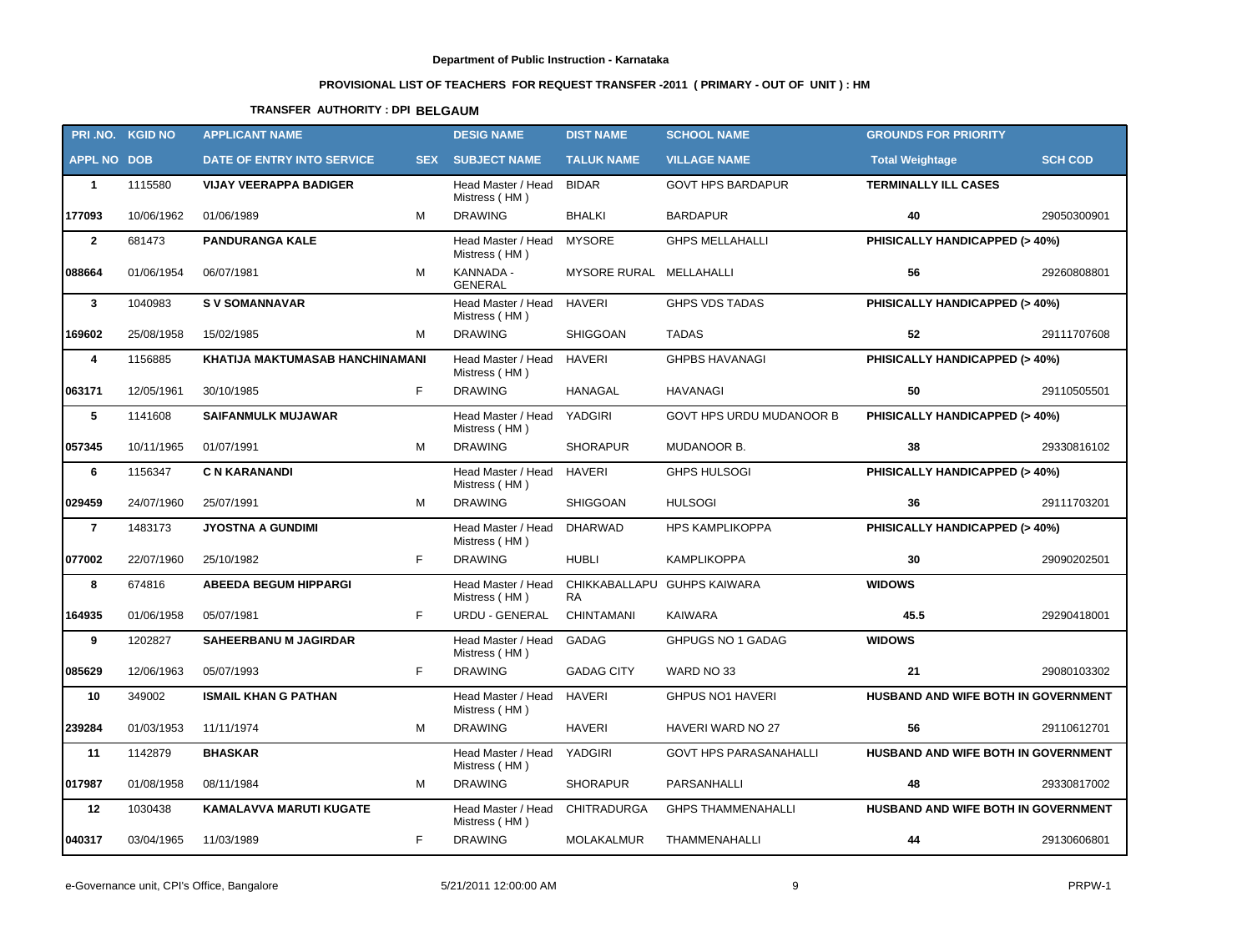| 13     | 1155254    | SHAVITRI HANUMANTAPPA UMACHAGI                |   | Head Master / Head<br>Mistress (HM)        | <b>HAVERI</b>                     | <b>GHPS SHIRABADAGI LT</b>    |                                     | <b>HUSBAND AND WIFE BOTH IN GOVERNMENT</b> |
|--------|------------|-----------------------------------------------|---|--------------------------------------------|-----------------------------------|-------------------------------|-------------------------------------|--------------------------------------------|
| 235288 | 01/06/1969 | 26/09/1989                                    | F | KANNADA -<br><b>GENERAL</b>                | <b>SAVANUR</b>                    | SHEVALALPUR (SHIRABADAGI L T) | 40                                  | 29111609701                                |
| 14     | 1177139    | <b>JAGANNATH M NAYAK</b>                      |   | Head Master / Head<br>Mistress (HM)        | <b>SHIMOGA</b>                    | CRC, KARAGAL                  |                                     | HUSBAND AND WIFE BOTH IN GOVERNMENT        |
| 090754 | 08/01/1966 | 12/11/1990                                    | м | <b>DRAWING</b>                             | SAGAR                             | CRC, KARAGAL                  | 38                                  | 42915030009                                |
| 15     | 746978     | AKKAMATHADEVI RAJSHEKHARYY<br><b>HIREMATH</b> |   | Head Master / Head<br>Mistress (HM)        | <b>BAGALKOT</b>                   | <b>GOVT HPS ADAGAL</b>        |                                     | HUSBAND AND WIFE BOTH IN GOVERNMENT        |
| 239192 | 04/07/1955 | 02/01/1981                                    | F | <b>DRAWING</b>                             | BADAMI                            | ADAGAL                        | 37                                  | 29020100101                                |
| 16     | 665291     | SMT BHARATI HANUMANT NAIK                     |   | Head Master / Head<br>Mistress (HM)        | <b>SIRSI</b>                      | <b>HPS CHINNAPUR</b>          |                                     | HUSBAND AND WIFE BOTH IN GOVERNMENT        |
| 095911 | 20/03/1960 | 27/07/1981                                    | F | <b>DRAWING</b>                             | YELLAPUR                          | ARBAIL                        | 37                                  | 29100704703                                |
| 17     | 633346     | MOHAMMADHAYAT DAUDSAHEB<br><b>KAMATAGI</b>    |   | Head Master / Head<br>Mistress (HM)        | <b>HAVERI</b>                     | <b>GHPUS SAVANUR</b>          |                                     | HUSBAND AND WIFE BOTH IN GOVERNMENT        |
| 074735 | 16/05/1962 | 20/10/1982                                    | M | <b>DRAWING</b>                             | <b>SAVANUR</b>                    | SAVANUR WARD NO 4             | 37                                  | 29111607503                                |
| 18     | 1162234    | <b>KUMAR S BHAJANTRI</b>                      |   | Head Master / Head<br>Mistress (HM)        | <b>HAVERI</b>                     | <b>GHPS KURUBURA MALLUR</b>   |                                     | HUSBAND AND WIFE BOTH IN GOVERNMENT        |
| 118412 | 22/07/1962 | 05/08/1989                                    | м | <b>DRAWING</b>                             | <b>SAVANUR</b>                    | KURUBURAMALLUR                | 34                                  | 29111604401                                |
| 19     | 631965     | <b>SAYEEDA BEGUM I PATHAN</b>                 |   | Head Master / Head<br>Mistress (HM)        | <b>HAVERI</b>                     | <b>GHPUGS NO1 RANEBENNUR</b>  |                                     | HUSBAND AND WIFE BOTH IN GOVERNMENT        |
| 238952 | 24/08/1958 | 02/11/1978                                    | F | <b>DRAWING</b>                             | <b>RANNEBENNUR</b>                | RANEBENNUR WARD NO 19         | 31                                  | 29111415701                                |
| 20     | 1417960    | <b>FAHMIDA H SATAREKAR</b>                    |   | Head Master / Head<br>Mistress (HM)        | <b>BAGALKOT</b>                   | GOVT UGHPS GUDUR SC           | HUSBAND AND WIFE BOTH IN GOVERNMENT |                                            |
| 102114 | 05/06/1971 | 30/08/1994                                    | F | <b>DRAWING</b>                             | <b>HUNAGUND</b>                   | <b>GUDUR</b>                  | 27                                  | 29020705705                                |
| 21     | 193872     | <b>ANIL SHINDHE</b>                           |   | Head Master / Head<br>Mistress (HM)        | <b>DAKSHINA</b><br><b>KANNADA</b> | GUPS, MADANNURU               |                                     | HUSBAND AND WIFE BOTH IN GOVERNMENT        |
| 095796 | 01/06/1969 | 17/11/1999                                    | M | <b>DRAWING</b>                             | <b>PUTTUR</b>                     | MADANNURU                     | 22                                  | 29240404602                                |
| 22     | 233941     | <b>SHANTA SONSINGH CHAVAN</b>                 |   | Head Master / Head<br>Mistress (HM)        | <b>SIRSI</b>                      | <b>HPKSPRADANI</b>            |                                     | HUSBAND AND WIFE BOTH IN GOVERNMENT        |
| 243518 | 25/02/1963 | 06/07/1985                                    | F | <b>DRAWING</b>                             | <b>JOIDA</b>                      | <b>PRADHANI</b>               | 18                                  | 29101107001                                |
| 23     | 631965     | <b>SAYEEDA BEGUM I PATHAN</b>                 |   | Head Master / Head<br>Mistress (HM)        | <b>HAVERI</b>                     | <b>GHPUGS NO1 RANEBENNUR</b>  |                                     | HUSBAND AND WIFE BOTH IN GOVERNMENT        |
| 091696 | 24/08/1958 | 02/11/1978                                    | F | <b>DRAWING</b>                             | RANNEBENNUR                       | RANEBENNUR WARD NO 19         | 8                                   | 29111415701                                |
| 24     | 349002     | <b>ISMAIL KHAN G PATHAN</b>                   |   | Head Master / Head HAVERI<br>Mistress (HM) |                                   | GHPUS NO1 HAVERI              |                                     | HUSBAND AND WIFE BOTH IN GOVERNMENT        |
| 091851 | 01/03/1953 | 11/11/1974                                    | м | <b>DRAWING</b>                             | HAVERI                            | HAVERI WARD NO 27             | 6                                   | 29110612701                                |
| 25     | 761239     | <b>BASAPPA BASAGULEPPA JAYI</b>               |   | Head Master / Head<br>Mistress (HM)        | <b>CHIKKODI</b>                   | K.L.P.S.                      | HUSBAND OR WIFE IN GOVERNMENT       |                                            |
| 042284 | 01/08/1961 | 22/09/1982                                    | м | <b>DRAWING</b>                             | <b>GOKAK</b>                      | PUDKALKATTI                   | 56                                  | 29300608001                                |
| 26     | 1224994    | <b>HEMACHANDRA SUKRU PATGAR</b>               |   | Head Master / Head<br>Mistress (HM)        | YADGIRI                           | <b>GOVT HPS DEVARHALLI</b>    | HUSBAND OR WIFE IN GOVERNMENT       |                                            |
| 058929 | 12/08/1969 | 04/07/1991                                    | м | KANNADA -<br><b>GENERAL</b>                | YADGIR                            | DEVARHALLI                    | 38                                  | 29331015301                                |
| 27     | 1118319    | <b>BASAPPA NINGAPPA DIGGAVI</b>               |   | Head Master / Head                         | <b>BIDAR</b>                      | <b>GOVT HPS EKLARA</b>        | HUSBAND OR WIFE IN GOVERNMENT       |                                            |
|        |            | e-Governance unit, CPI's Office, Bangalore    |   | 5/21/2011 12:00:00 AM                      |                                   | 10                            |                                     | PRPW-1                                     |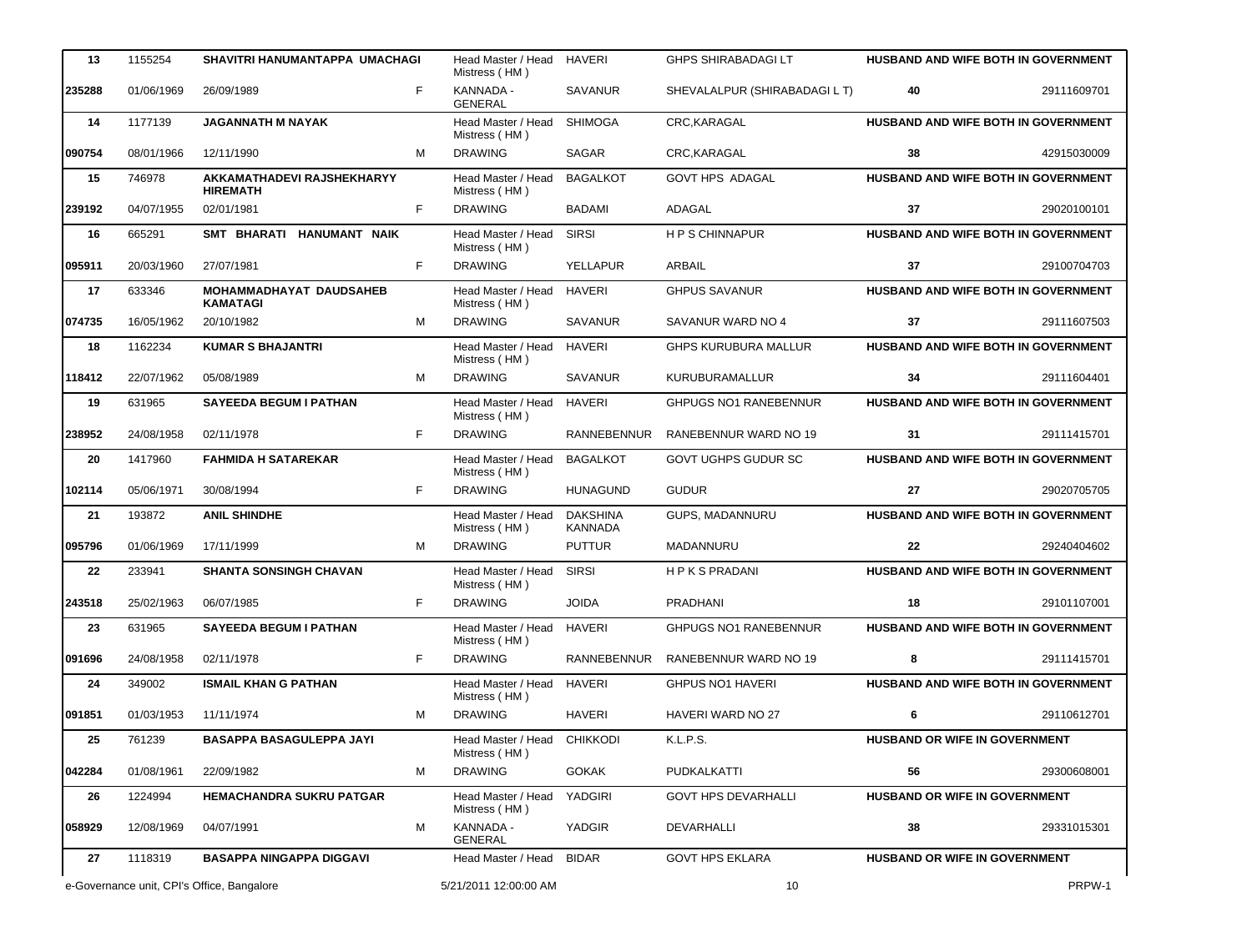| 003344 | 15/10/1963                                 | 01/06/1989<br>м                  | <b>DRAWING</b>                                       | <b>AURAD</b>            | <b>EKLARA</b>              | 31.5                                 | 29050104401 |
|--------|--------------------------------------------|----------------------------------|------------------------------------------------------|-------------------------|----------------------------|--------------------------------------|-------------|
| 28     | 1336325                                    | <b>SHAKEELAHMED R PATEL</b>      | Head Master / Head<br>Mistress (HM)                  | <b>BAGALKOT</b>         | <b>GOVT UBS KERUR</b>      | <b>HUSBAND OR WIFE IN GOVERNMENT</b> |             |
| 246280 | 01/06/1965                                 | 12/08/1994<br>м                  | <b>DRAWING</b>                                       | BADAMI                  | <b>KERUR WARD NO.6</b>     | 22                                   | 29020119901 |
| 29     | 1332484                                    | <b>MOHAMMED IRFAN H SOUDAGAR</b> | Head Master / Head<br>Mistress (HM)                  | <b>BAGALKOT</b>         | <b>GOVT UBS JALIHAL</b>    | <b>HUSBAND OR WIFE IN GOVERNMENT</b> |             |
| 131157 | 01/06/1972                                 | 01/10/1994<br>м                  | <b>DRAWING</b>                                       | BADAMI                  | <b>JALIHAL</b>             | 21                                   | 29020106203 |
| 30     | 1770023                                    | RANGAPPA HANUMAPPA SHANKARNHALLI | Head Master / Head<br>Mistress (HM)                  | <b>SIRSI</b>            | <b>GHPS HARE KOPPA</b>     | <b>HUSBAND OR WIFE IN GOVERNMENT</b> |             |
| 023408 | 01/06/1961                                 | 09/11/1999<br>м                  | <b>DRAWING</b>                                       | <b>SIDDAPUR</b>         | <b>NEJJUR</b>              | 20                                   | 29100619603 |
| 31     | 645822                                     | <b>JAYASHREE S WARANAKODI</b>    | Head Master / Head<br>Mistress (HM)                  | <b>YADGIRI</b>          | GOVT HPS DANGANAYAK TANDA  | <b>OTHER CASES WOMEN</b>             |             |
| 240295 | 20/07/1957                                 | F<br>31/12/1980                  | <b>DRAWING</b>                                       | <b>SHAHAPUR</b>         | <b>GOGI PETH</b>           | 58                                   | 29330704007 |
| 32     | 761076                                     | <b>V R KHANADALE</b>             | Head Master / Head<br>Mistress (HM)                  | <b>CHIKKODI</b>         | K.H.P.S.                   | <b>OTHER CASES WOMEN</b>             |             |
| 097426 | 05/09/1961                                 | F<br>16/07/1981                  | KANNADA -<br><b>GENERAL</b>                          | <b>HUKKERI</b>          | <b>HANCHINAL</b>           | 58                                   | 29300704001 |
| 33     | 730064                                     | <b>RITAMARY S SOUZA</b>          | Head Master / Head<br>Mistress (HM)                  | <b>CHIKKODI</b>         | K.H.P.S.                   | <b>OTHER CASES WOMEN</b>             |             |
| 214750 | 04/11/1955                                 | F.<br>16/02/1985                 | <b>DRAWING</b>                                       | <b>CHIKODI</b>          | NAVALIHAL                  | 50                                   | 29300510101 |
| 34     | 763268                                     | KALAVATI V SHIRAHATTI            | Head Master / Head<br>Mistress (HM)                  | <b>HAVERI</b>           | <b>GHPS BALAMBEED</b>      | <b>OTHER CASES WOMEN</b>             |             |
| 210542 | 19/09/1960                                 | F<br>20/02/1985                  | <b>DRAWING</b>                                       | HANAGAL                 | <b>BALAMBEED</b>           | 46                                   | 29110501501 |
| 35     | 486319                                     | <b>N R SHARADA</b>               | <b>Cluster Resource</b><br>Person (CRP) - HM         | <b>CHIKKODI</b>         | CRC, KANAGALA              | <b>OTHER CASES WOMEN</b>             |             |
| 006930 | 07/10/1958                                 | F<br>16/11/1978                  | KANNADA -<br><b>GENERAL</b>                          | <b>HUKKERI</b>          | CRC, KANAGALA              | 38                                   | 42930070054 |
| 36     | 1136915                                    | <b>RENUKABAI</b>                 | <b>Cluster Resource</b><br>Person (CRP) - HM         | <b>GULBARGA</b>         | <b>CRC, ADAKI</b>          | <b>OTHER CASES WOMEN</b>             |             |
| 086854 | 01/01/1963                                 | F<br>03/04/1989                  | KANNADA -<br><b>GENERAL</b>                          | <b>SEDAM</b>            | CRC, ADAKI                 | 38                                   | 42904090002 |
| 37     | 634137                                     | <b>MAIMUNA NISARAHMAD NAGUR</b>  | Head Master / Head<br>Mistress (HM)                  | <b>HAVERI</b>           | <b>GHPUBS KARGUDARI</b>    | <b>OTHER CASES WOMEN</b>             |             |
| 013592 | 25/11/1955                                 | F<br>22/11/1982                  | <b>DRAWING</b>                                       | HANAGAL                 | <b>KARAGUDARI LT</b>       | 35                                   | 29110508604 |
| 38     | 1115875                                    | AAMINA SULTANA                   | Head Master / Head<br>Mistress (HM)                  | <b>BAGALKOT</b>         | <b>GOVT UBHPS HIPPARGI</b> | <b>OTHER CASES WOMEN</b>             |             |
| 002598 | 10/01/1968                                 | F<br>01/06/1989                  | <b>DRAWING</b>                                       | JAMAKHANDI              | <b>HIPPARGI</b>            | 32                                   | 29020902003 |
| 39     | 162265                                     | <b>SARSWATI B BELLI</b>          | Head Master / Head<br>Mistress (HM)                  | <b>RAICHUR</b>          | <b>GHPS CHIKKALEKKIHAL</b> | <b>OTHER CASES WOMEN</b>             |             |
| 147714 | 21/07/1966                                 | 01/06/1989<br>F                  | <b>DRAWING</b>                                       | <b>LINGASUGUR</b>       | CHIKKALEKKIHAL             | 8                                    | 29060503901 |
| 40     | 447948                                     | <b>RAMESH YESHWANT GADKAR</b>    | <b>Education Co-</b><br>Ordinator (ECO) -<br>Primary | UTTARKANNADA CRC, KARWA |                            | <b>OTHER CASES MEN</b>               |             |
| 079703 | 05/06/1954                                 | 28/08/1975<br>М                  | KANNADA -<br><b>GENERAL</b>                          | <b>HONNAVAR</b>         | CRC, KARWA                 | 68                                   | 42910080011 |
| 41     | 657670                                     | R H KHANADALE                    | Head Master / Head CHIKKODI<br>Mistress (HM)         |                         | K.H.P.B.S.                 | <b>OTHER CASES MEN</b>               |             |
|        | e-Governance unit, CPI's Office, Bangalore |                                  | 5/21/2011 12:00:00 AM                                |                         | 11                         |                                      | PRPW-1      |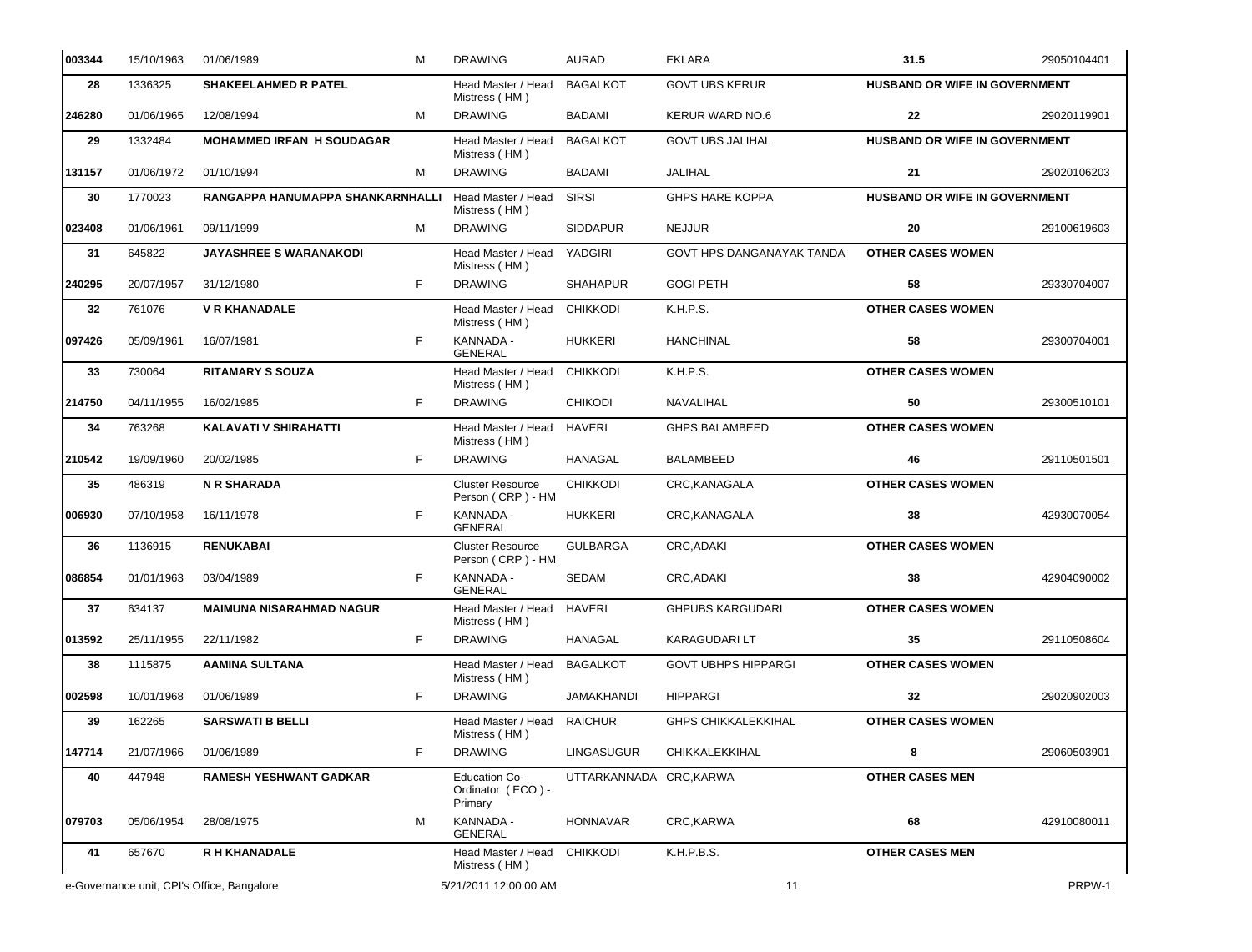| 097993 | 14/01/1959 | 13/11/1978<br>м                                           | KANNADA -<br><b>GENERAL</b>                  | <b>HUKKERI</b>   | ULLAGADDI KHANAPUR            | 62                     | 29300709801 |
|--------|------------|-----------------------------------------------------------|----------------------------------------------|------------------|-------------------------------|------------------------|-------------|
| 42     | 480652     | <b>BHEEMANAGOUDA HANAMAGOUDA</b><br><b>BHEEMANAGOUDRA</b> | Head Master / Head<br>Mistress (HM)          | <b>HAVERI</b>    | <b>GHPBS YALVATTI</b>         | <b>OTHER CASES MEN</b> |             |
| 059948 | 22/07/1957 | 05/11/1979<br>м                                           | <b>DRAWING</b>                               | <b>HANAGAL</b>   | YALVATTI                      | 62                     | 29110513701 |
| 43     | 585087     | <b>VEERAPPA KENCHANNAVAR</b>                              | Head Master / Head<br>Mistress (HM)          | <b>KOPPAL</b>    | <b>GHPS MITTALAKOD</b>        | <b>OTHER CASES MEN</b> |             |
| 134290 | 01/07/1953 | 03/11/1978<br>м                                           | <b>DRAWING</b>                               | <b>KUSTAGI</b>   | <b>MITTALKOD</b>              | 60                     | 29070411601 |
| 44     | 514997     | <b>VASANT ADIVEPPA SINGYAGOL</b>                          | Head Master / Head<br>Mistress (HM)          | <b>CHIKKODI</b>  | K.H.P.B.S.                    | <b>OTHER CASES MEN</b> |             |
| 022769 | 01/06/1953 | 14/11/1977<br>м                                           | <b>DRAWING</b>                               | <b>HUKKERI</b>   | YAMKANMARDI                   | 58                     | 29300710201 |
| 45     | 499774     | TEJAPPA SIDDAPPA KATTIMANI                                | <b>Cluster Resource</b><br>Person (CRP) - HM | <b>YADGIRI</b>   | CRC, KANDAKOOR                | <b>OTHER CASES MEN</b> |             |
| 178090 | 04/08/1958 | 13/07/1981<br>м                                           | KANNADA -<br><b>GENERAL</b>                  | YADGIR           | CRC, KANDAKOOR                | 58                     | 42933100057 |
| 46     | 580115     | RAJASHEKHAR MAHANTAPPA TENGINAKAI                         | Head Master / Head<br>Mistress (HM)          | <b>RAICHUR</b>   | <b>GHPS JALIHAL</b>           | <b>OTHER CASES MEN</b> |             |
| 019427 | 28/07/1954 | 24/07/1980<br>м                                           | <b>DRAWING</b>                               | <b>SINDHANUR</b> | JALIHAL                       | 56                     | 29060806701 |
| 47     | 715341     | <b>SIDDARAM BARDOL</b>                                    | Head Master / Head<br>Mistress (HM)          | YADGIRI          | <b>GOVT HPS KARAKIHALLI</b>   | <b>OTHER CASES MEN</b> |             |
| 053348 | 01/06/1961 | 25/06/1981<br>м                                           | <b>DRAWING</b>                               | <b>SHAHAPUR</b>  | KARAKIHALLI                   | 56                     | 29330707501 |
| 48     | 984119     | <b>M B KARAJAGI</b>                                       | Head Master / Head<br>Mistress (HM)          | <b>CHIKKODI</b>  | U.H.P.S. BALLIGERI            | <b>OTHER CASES MEN</b> |             |
| 246281 | 08/06/1958 | 03/08/1981<br>м                                           | <b>DRAWING</b>                               | ATHANI           | <b>BALLIGERI</b>              | 56                     | 29300101302 |
| 49     | 763790     | MADIVALAPPA VEERABHADRAPPA PATIL                          | Head Master / Head<br>Mistress (HM)          | <b>CHIKKODI</b>  | K.H.P.S.                      | <b>OTHER CASES MEN</b> |             |
| 137794 | 17/12/1959 | 22/10/1982<br>м                                           | <b>DRAWING</b>                               | <b>CHIKODI</b>   | <b>KABBUR</b>                 | 56                     | 29300507401 |
| 50     | 762613     | SHIVAPUTRA BASAPPA DANDIGYAGOL                            | Head Master / Head<br>Mistress (HM)          | <b>CHIKKODI</b>  | K.H.P.S.KESTI                 | <b>OTHER CASES MEN</b> |             |
| 227891 | 01/06/1954 | 29/09/1982<br>м                                           | KANNADA -<br><b>GENERAL</b>                  | <b>HUKKERI</b>   | <b>KESTI</b>                  | 54                     | 29300705905 |
| 51     | 763330     | <b>IQBALAHAMED R NALABAND</b>                             | Head Master / Head<br>Mistress (HM)          | <b>CHIKKODI</b>  | <b>U.H.P.S.</b>               | <b>OTHER CASES MEN</b> |             |
| 022664 | 01/08/1963 | 07/10/1982<br>м                                           | <b>DRAWING</b>                               | <b>HUKKERI</b>   | YAMKANMARDI                   | 54                     | 29300710203 |
| 52     | 634270     | <b>AMEENSAB K WALIKAR</b>                                 | Head Master / Head<br>Mistress (HM)          | <b>BAGALKOT</b>  | <b>GOVT UBHPS KAZIBUDIHAL</b> | <b>OTHER CASES MEN</b> |             |
| 021084 | 01/06/1957 | 23/10/1982<br>м                                           | <b>DRAWING</b>                               | <b>BADAMI</b>    | KHAZIBUDIHAL                  | 54                     | 29020107002 |
| 53     | 735567     | <b>SANU GANAPU GOUDA</b>                                  | Head Master / Head<br>Mistress (HM)          | <b>SIRSI</b>     | <b>GHPS CHIMANALLI</b>        | <b>OTHER CASES MEN</b> |             |
| 065170 | 01/06/1960 | 23/09/1982<br>м                                           | <b>DRAWING</b>                               | <b>YELLAPUR</b>  | CHIMANALLI                    | 52                     | 29100703101 |
| 54     | 761354     | <b>S VITTHAL PRASAD</b>                                   | Head Master / Head<br>Mistress (HM)          | <b>CHIKKODI</b>  | K.H.P.S.                      | <b>OTHER CASES MEN</b> |             |
| 113955 | 03/02/1961 | 15/02/1985<br>м                                           | <b>DRAWING</b>                               | RAIBAG           | YADRAVI                       | 52                     | 29301005702 |
| 55     | 633740     | <b>VENKAPPA HANAMAPPA HALAGALI</b>                        | Head Master / Head<br>Mistress (HM)          | <b>GADAG</b>     | <b>GHPS DODDUR</b>            | <b>OTHER CASES MEN</b> |             |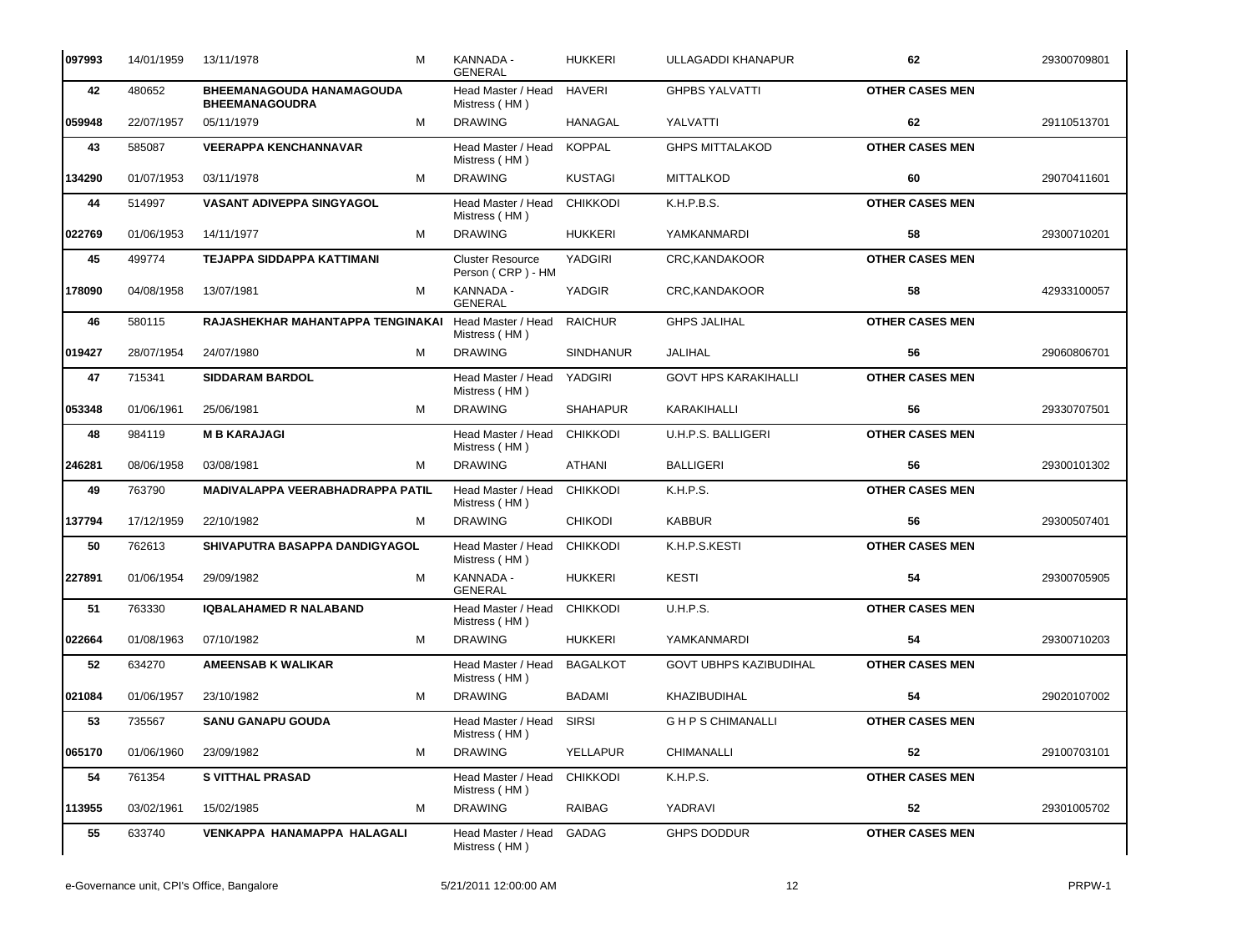| 009985 | 01/06/1961                                 | 25/10/1982                           | M | <b>DRAWING</b>                                       | <b>SHIRHATTI</b>    | <b>DODDUR</b>                 | 51                     | 29080502601 |
|--------|--------------------------------------------|--------------------------------------|---|------------------------------------------------------|---------------------|-------------------------------|------------------------|-------------|
| 56     | 763202                                     | <b>SHIVAJI LAXMAN NAIK</b>           |   | Head Master / Head<br>Mistress (HM)                  | <b>CHIKKODI</b>     | K.H.P.S.                      | <b>OTHER CASES MEN</b> |             |
| 175927 | 01/06/1962                                 | 14/02/1985                           | м | <b>DRAWING</b>                                       | <b>GOKAK</b>        | MALLAPUR (S.A.)               | 50                     | 29300606401 |
| 57     | 761873                                     | <b>MAHADEV BALAPPA BHIMAGOL</b>      |   | Head Master / Head<br>Mistress (HM)                  | <b>CHIKKODI</b>     | K.H.P.B.S.                    | <b>OTHER CASES MEN</b> |             |
| 110000 | 25/07/1960                                 | 15/02/1985                           | M | KANNADA -<br><b>GENERAL</b>                          | <b>HUKKERI</b>      | YAMKANMARDI                   | 50                     | 29300710201 |
| 58     | 7605761                                    | <b>MOULAALI ABDUL RAZAK</b>          |   | Head Master / Head<br>Mistress (HM)                  | <b>CHIKKODI</b>     | U.H.P.S.                      | <b>OTHER CASES MEN</b> |             |
| 082272 | 10/08/1958                                 | 16/02/1985                           | M | <b>DRAWING</b>                                       | <b>RAIBAG</b>       | <b>NASLAPUR</b>               | 50                     | 29301004203 |
| 59     | 401                                        | <b>SUKRU TULASU GOUDA</b>            |   | Head Master / Head<br>Mistress (HM)                  | <b>SIRSI</b>        | <b>HPS RAGIHOSALLI</b>        | <b>OTHER CASES MEN</b> |             |
| 098541 | 01/06/1952                                 | 01/06/1985                           | M | <b>DRAWING</b>                                       | <b>SIRSI</b>        | <b>HEBRE</b>                  | 50                     | 29100306804 |
| 60     | 1222368                                    | <b>DUNDAPPA SABU KOLKAR</b>          |   | Head Master / Head<br>Mistress (HM)                  | YADGIRI             | CRC, VAJJAL                   | <b>OTHER CASES MEN</b> |             |
| 064343 | 01/06/1962                                 | 01/06/1985                           | M | <b>DRAWING</b>                                       | <b>SHORAPUR</b>     | CRC, VAJJAL                   | 50                     | 42933080112 |
| 61     | 1552424                                    | PARASHURAM LAXMAPPA CHALAWADI        |   | <b>Education Co-</b><br>Ordinator (ECO) -<br>Primary | <b>UTTARKANNADA</b> | CRC, HALADIPURA               | <b>OTHER CASES MEN</b> |             |
| 080111 | 01/09/1962                                 | 01/06/1985                           | M | KANNADA -<br><b>GENERAL</b>                          | <b>HONNAVAR</b>     | CRC, HALADIPURA               | 50                     | 42910080006 |
| 62     | 735237                                     | <b>RAMESH TIMMANNA BHAT</b>          |   | Head Master / Head<br>Mistress (HM)                  | <b>SIRSI</b>        | <b>HPSILEHALLI</b>            | <b>OTHER CASES MEN</b> |             |
| 060266 | 22/07/1963                                 | 01/06/1985                           | м | <b>DRAWING</b>                                       | <b>YELLAPUR</b>     | ILEHALLI                      | 50                     | 29100710301 |
| 63     | 748361                                     | <b>BAPU NINGAPPA LAMANI</b>          |   | Head Master / Head<br>Mistress (HM)                  | <b>SHIMOGA</b>      | <b>GHPS AGUMBE</b>            | <b>OTHER CASES MEN</b> |             |
| 107717 | 20/06/1959                                 | 14/02/1985                           | M | <b>DRAWING</b>                                       | <b>THIRTHAHALLI</b> | TALLURU                       | 48                     | 29150723203 |
| 64     | 1154644                                    | <b>MALLIKAJRUN SHIVAPPA HULLALLI</b> |   | Head Master / Head<br>Mistress (HM)                  | <b>HAVERI</b>       | <b>GHPS NEERALAGI</b>         | <b>OTHER CASES MEN</b> |             |
| 012044 | 04/02/1958                                 | 01/06/1985                           | M | <b>DRAWING</b>                                       | <b>HAVERI</b>       | NEERALGI M GUTTAL             | 48                     | 29110608001 |
| 65     | 76159                                      | <b>MARUTI BHIMA SANADI</b>           |   | <b>Cluster Resource</b><br>Person (CRP) - HM         | <b>CHIKKODI</b>     | CRC, MAJALATTI                | <b>OTHER CASES MEN</b> |             |
| 153756 | 14/09/1956                                 | 04/06/1985                           | M | KANNADA -<br><b>GENERAL</b>                          | <b>CHIKODI</b>      | CRC, MAJALATTI                | 48                     | 42930050037 |
| 66     | 916486                                     | <b>MAHADEV KADAPPA UPPAR</b>         |   | Head Master / Head CHIKKODI<br>Mistress (HM)         |                     | K.H.P.S.                      | <b>OTHER CASES MEN</b> |             |
| 245526 | 01/05/1963                                 | 25/06/1985                           | M | <b>DRAWING</b>                                       | <b>MUDALGI</b>      | <b>DURDUNDI</b>               | 48                     | 29301401801 |
| 67     | 1019431                                    | <b>MALLIKARJUN BASAPPA TALAWAR</b>   |   | Head Master / Head<br>Mistress (HM)                  | <b>BAGALKOT</b>     | <b>GOVT HPS HIREPADASALGI</b> | <b>OTHER CASES MEN</b> |             |
| 055483 | 01/11/1961                                 | 15/02/1985                           | M | <b>DRAWING</b>                                       | <b>JAMAKHANDI</b>   | HIREPADASALAGI                | 46                     | 29020902101 |
| 68     | 791290                                     | RAJASHEKHAR SANGAPPA HOLIKATTI       |   | Head Master / Head<br>Mistress (HM)                  | YADGIRI             | <b>GOVT HPS MARNAL</b>        | <b>OTHER CASES MEN</b> |             |
| 002195 | 01/03/1964                                 | 02/07/1985                           | M | KANNADA -<br>GENERAL                                 | <b>SHORAPUR</b>     | MARANAL                       | 46                     | 29330815701 |
| 69     | 2283429                                    | <b>VENKAPPA</b>                      |   | Head Master / Head YADGIRI<br>Mistress (HM)          |                     | <b>GOVT HPS AZALAPUR</b>      | <b>OTHER CASES MEN</b> |             |
|        | e-Governance unit, CPI's Office, Bangalore |                                      |   | 5/21/2011 12:00:00 AM                                |                     | 13                            |                        | PRPW-1      |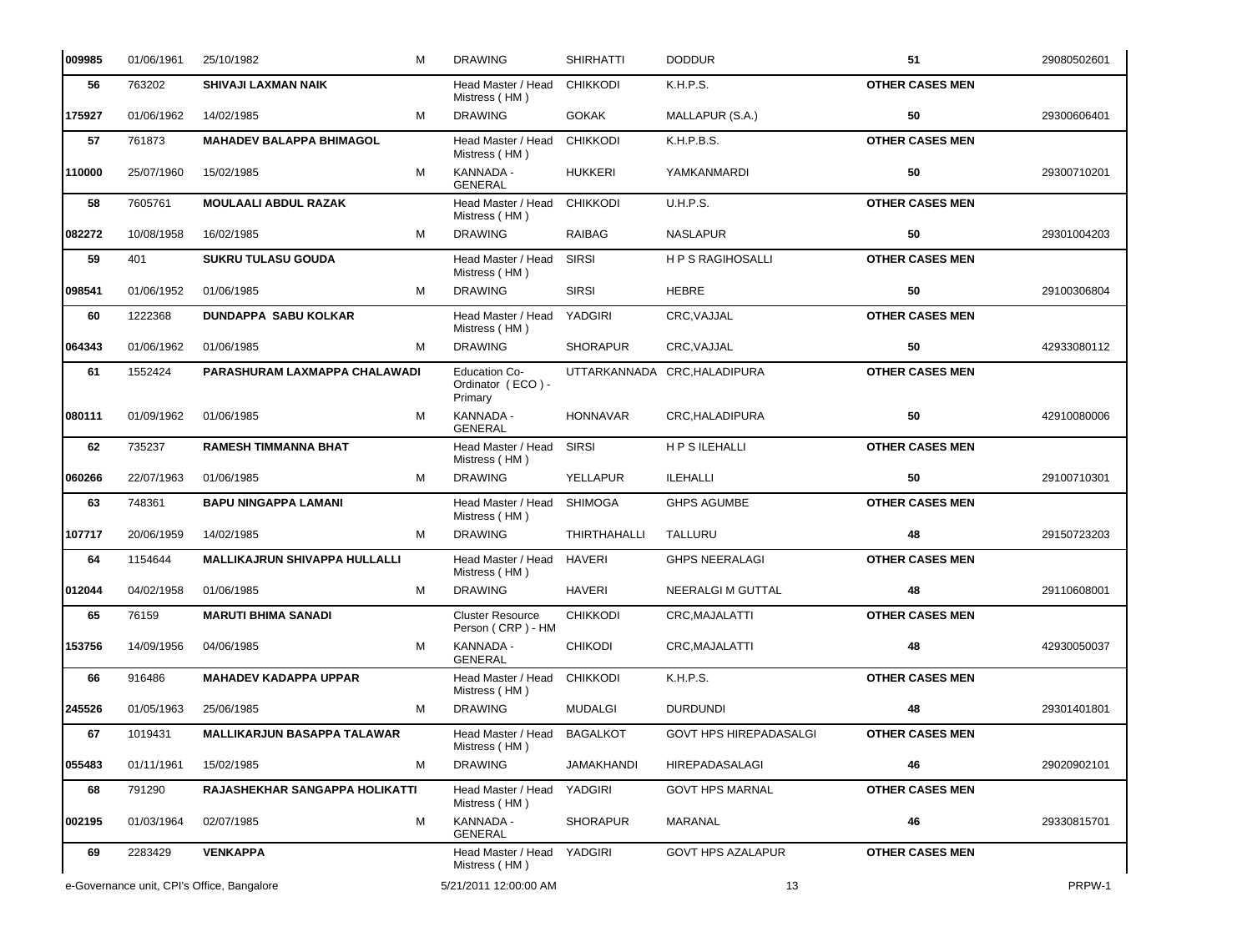| 134710  | 01/02/1963 | 10/09/1985<br>м                                      | <b>DRAWING</b>                              | YADGIR          | <b>AZALAPUR</b>               | 46                     | 29331000901 |
|---------|------------|------------------------------------------------------|---------------------------------------------|-----------------|-------------------------------|------------------------|-------------|
| 70      | 517136     | PANDAPPA RAMAPPA KALLOLLI                            | Head Master / Head<br>Mistress (HM)         | <b>BELGAUM</b>  | K.H.P.S. TURANUR              | <b>OTHER CASES MEN</b> |             |
| 208990  | 08/01/1959 | M<br>17/07/1981                                      | KANNADA -<br><b>GENERAL</b>                 | <b>RAMDURG</b>  | <b>TURANUR</b>                | 43.5                   | 29011109601 |
| 71      | 1928837    | <b>MARUTI YALLAPPA REMAYI</b>                        | Head Master / Head<br>Mistress (HM)         | <b>CHIKKODI</b> | K.H.P.S.                      | <b>OTHER CASES MEN</b> |             |
| 021376  | 18/12/1966 | 24/12/1988<br>м                                      | <b>DRAWING</b>                              | <b>GOKAK</b>    | YADDALGUDD                    | 42                     | 29300610501 |
| 72      | 1099891    | <b>SHIVAPPA SO TAYAPPA MULIMANI</b>                  | Head Master / Head<br>Mistress (HM)         | <b>RAICHUR</b>  | <b>GHPS JANGAMARAHALLI</b>    | <b>OTHER CASES MEN</b> |             |
| 007646  | 01/06/1964 | 01/06/1989<br>м                                      | <b>DRAWING</b>                              | MANVI           | <b>JANGAMARAHALLI</b>         | 42                     | 29060607601 |
| 73      | 1099211    | NINGAPPA DEVENDRAPPA BHOOTARADDI                     | Head Master / Head<br>Mistress (HM)         | <b>KOPPAL</b>   | <b>GHPS GHATTIRADDIHAL</b>    | <b>OTHER CASES MEN</b> |             |
| 130895  | 01/02/1960 | 13/06/1989<br>м                                      | <b>DRAWING</b>                              | <b>KOPPAL</b>   | <b>GATTIREDDIHAL</b>          | 42                     | 29070304801 |
| 74      | 1154795    | <b>ASHOK FAKKIRAPPA</b>                              | Head Master / Head<br>Mistress (HM)         | <b>HAVERI</b>   | <b>GHPS KANCHARAGATTI</b>     | <b>OTHER CASES MEN</b> |             |
| 1070317 | 06/06/1966 | M<br>16/06/1989                                      | <b>DRAWING</b>                              | <b>HAVERI</b>   | <b>KANCHARAGATTI</b>          | 42                     | 29110602004 |
| 75      | 1155140    | <b>B G SHIRUR</b>                                    | Head Master / Head<br>Mistress (HM)         | <b>HAVERI</b>   | <b>GHPS KARADAGI</b>          | <b>OTHER CASES MEN</b> |             |
| 176835  | 01/06/1965 | 18/08/1989<br>M                                      | <b>DRAWING</b>                              | <b>SAVANUR</b>  | KARADAGI                      | 42                     | 29111604001 |
| 76      | 1108060    | <b>KHWAJAMAINODDIN MOHAMMEDHUSEN</b><br><b>MULLA</b> | Head Master / Head<br>Mistress (HM)         | <b>CHIKKODI</b> | K.H.P.S.                      | <b>OTHER CASES MEN</b> |             |
| 039875  | 05/02/1966 | M<br>23/12/1988                                      | <b>DRAWING</b>                              | <b>CHIKODI</b>  | NAGARMUNNOLI                  | 40                     | 29300510601 |
| 77      | 1099755    | GOVINDAPPA PANDAPPA HINDINAMANI                      | Head Master / Head<br>Mistress (HM)         | <b>KOPPAL</b>   | <b>GHPS MENADAL</b>           | <b>OTHER CASES MEN</b> |             |
| 057184  | 01/06/1967 | 13/07/1989<br>м                                      | <b>DRAWING</b>                              | <b>KUSTAGI</b>  | MENADAL                       | 40                     | 29070411402 |
| 78      | 1031287    | <b>MAHABOOBSAB D VANTI</b>                           | Head Master / Head<br>Mistress (HM)         | CHITRADURGA     | <b>HPS KARIYALA</b>           | <b>OTHER CASES MEN</b> |             |
| 011706  | 22/07/1963 | M<br>13/02/1990                                      | KANNADA -<br><b>GENERAL</b>                 | <b>HIRIYUR</b>  | KARIYALA                      | 40                     | 29130314201 |
| 79      | 1668075    | <b>SHARADABAI BHIMAPPA SHIRAGUPPI</b>                | Head Master / Head<br>Mistress (HM)         | <b>HAVERI</b>   | <b>GHPS TAVARAMARALAHALLI</b> | <b>OTHER CASES MEN</b> |             |
| 074660  | 01/06/1965 | F<br>01/06/1990                                      | KANNADA -<br><b>GENERAL</b>                 | <b>SAVANUR</b>  | TAVARAMALLIHALLI              | 40                     | 29111606201 |
| 80      | 1140865    | <b>SANGANAGOUDA N GOUDAR</b>                         | Head Master / Head YADGIRI<br>Mistress (HM) |                 | <b>GOVT HPS KOLIHALL</b>      | <b>OTHER CASES MEN</b> |             |
| 174289  | 10/06/1966 | M<br>10/08/1990                                      | <b>DRAWING</b>                              | <b>SHORAPUR</b> | KOLIHAL                       | 40                     | 29330812401 |
| 81      | 546392     | <b>SRI B B PATIL</b>                                 | Head Master / Head<br>Mistress (HM)         | <b>DHARWAD</b>  | <b>HPS SULLA</b>              | <b>OTHER CASES MEN</b> |             |
| 227033  | 01/08/1956 | 06/11/1979<br>M                                      | <b>DRAWING</b>                              | <b>HUBLI</b>    | <b>SULLA</b>                  | 39.5                   | 29090204701 |
| 82      | 1116340    | BASAVANT TAMMANNA MINAJAGI                           | Head Master / Head<br>Mistress (HM)         | <b>BIDAR</b>    | <b>GOVT HPS MASKAL</b>        | <b>OTHER CASES MEN</b> |             |
| 065517  | 01/09/1960 | 01/06/1989<br>M                                      | <b>DRAWING</b>                              | AURAD           | MASKAL                        | 38                     | 29050111001 |
| 83      | 1879883    | KHALEEL AHEMADKHAN H HAKEEM                          | Head Master / Head<br>Mistress (HM)         | <b>BAGALKOT</b> | <b>GOVT UBHPS BILAGI</b>      | <b>OTHER CASES MEN</b> |             |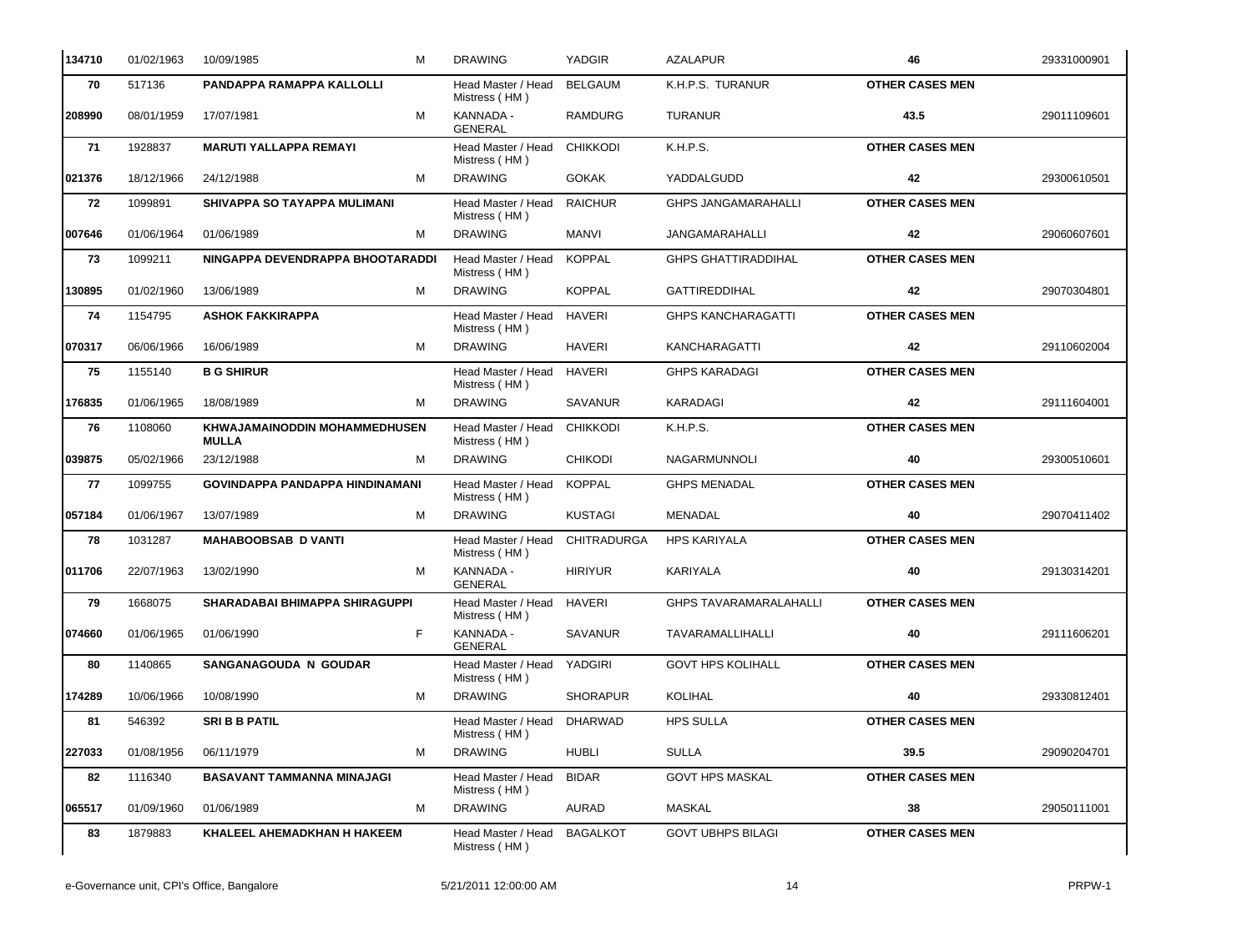| 091463 | 20/11/1964                                 | 04/02/1990                          | м | <b>DRAWING</b>                               | <b>BILAGI</b>                     | <b>BILAGI WARD NO.2</b>       | 38                     | 29020608002 |
|--------|--------------------------------------------|-------------------------------------|---|----------------------------------------------|-----------------------------------|-------------------------------|------------------------|-------------|
| 84     | 1156193                                    | <b>KESHAV BASAPPA DODAMANI</b>      |   | Head Master / Head<br>Mistress (HM)          | <b>HAVERI</b>                     | <b>GHPS SHINGAPUR</b>         | <b>OTHER CASES MEN</b> |             |
| 066424 | 01/06/1970                                 | 01/06/1990                          | м | KANNADA -<br><b>GENERAL</b>                  | <b>SHIGGOAN</b>                   | <b>SINGAPUR</b>               | 38                     | 29111707201 |
| 85     | 1141887                                    | <b>SIDDAPPA B GUNDALLI</b>          |   | Head Master / Head<br>Mistress (HM)          | YADGIRI                           | <b>GOVT HPS SADAB</b>         | <b>OTHER CASES MEN</b> |             |
| 227558 | 01/06/1969                                 | 29/10/1990                          | м | <b>DRAWING</b>                               | <b>SHORAPUR</b>                   | SADAB                         | 38                     | 29330818801 |
| 86     | 1223018                                    | <b>CHANNAPPA SAYABANNA GONDHALE</b> |   | Head Master / Head<br>Mistress (HM)          | <b>YADGIRI</b>                    | GOVT HPS JAMALPUR TANDA       | <b>OTHER CASES MEN</b> |             |
| 085022 | 01/06/1967                                 | 08/03/1991                          | м | KANNADA -<br><b>GENERAL</b>                  | <b>SHORAPUR</b>                   | JAMALPUR D.TANDA              | 38                     | 29330810201 |
| 87     | 1141608                                    | <b>SAIFANMULK MUJAWAR</b>           |   | Head Master / Head<br>Mistress (HM)          | YADGIRI                           | GOVT HPS URDU MUDANOOR B      | <b>OTHER CASES MEN</b> |             |
| 116634 | 10/11/1965                                 | 01/07/1991                          | м | <b>DRAWING</b>                               | <b>SHORAPUR</b>                   | MUDANOOR B.                   | 38                     | 29330816102 |
| 88     | 631786                                     | <b>J S SOUDAGAR</b>                 |   | Head Master / Head<br>Mistress (HM)          | <b>BAGALKOT</b>                   | <b>GOVT UGS BADAMI</b>        | <b>OTHER CASES MEN</b> |             |
| 098902 | 09/10/1954                                 | 18/10/1979                          | м | <b>DRAWING</b>                               | <b>BADAMI</b>                     | BADAMI WARD NO.9              | 37                     | 29020115901 |
| 89     | 699532                                     | ARUNACHALASHIVA MALLAYYA MATHAD     |   | Head Master / Head<br>Mistress (HM)          | <b>HAVERI</b>                     | <b>GHPS NAIEKERUR</b>         | <b>OTHER CASES MEN</b> |             |
| 004480 | 10/08/1960                                 | 25/07/1983                          | м | <b>DRAWING</b>                               | <b>SAVANUR</b>                    | <b>NAIKERUR</b>               | 37                     | 29111605401 |
| 90     | 1399743                                    | <b>MADIVALAPPA</b>                  |   | Head Master / Head<br>Mistress (HM)          | YADGIRI                           | GOVT KANYA HPS WANADURGA      | <b>OTHER CASES MEN</b> |             |
| 054194 | 01/06/1969                                 | 24/09/1992                          | м | <b>DRAWING</b>                               | <b>SHAHAPUR</b>                   | WANADURGA                     | 36                     | 29330714302 |
| 91     | 1199295                                    | <b>KHEMANNA LAXAPPA LAMANI</b>      |   | Head Master / Head<br>Mistress (HM)          | <b>SIRSI</b>                      | <b>HPS MUNJUGUNI</b>          | <b>OTHER CASES MEN</b> |             |
| 122272 | 01/06/1962                                 | 04/11/1992                          | м | KANNADA -<br><b>GENERAL</b>                  | <b>SIRSI</b>                      | <b>MANJAGUNI</b>              | 34                     | 29100306601 |
| 92     | 1902014                                    | <b>SARVAR KASHIMSAB</b>             |   | Head Master / Head<br>Mistress (HM)          | <b>YADGIRI</b>                    | <b>GOVT HPS HADANOOR</b>      | <b>OTHER CASES MEN</b> |             |
| 031991 | 22/10/1960                                 | 04/08/1993                          | м | <b>DRAWING</b>                               | <b>SHORAPUR</b>                   | <b>HADANOOR</b>               | 32                     | 29330807102 |
| 93     | 1381981                                    | <b>SHIVANANDA MARAGUR</b>           |   | Head Master / Head<br>Mistress (HM)          | <b>DAKSHINA</b><br><b>KANNADA</b> | GUPS, ARAMBODY                | <b>OTHER CASES MEN</b> |             |
| 118498 | 08/12/1967                                 | 29/07/1994                          | м | KANNADA -<br><b>GENERAL</b>                  | <b>BELTHANGADY</b>                | ARAMBODY                      | 32                     | 29240200201 |
| 94     | 1397016                                    | <b>ISMAIL GUDULAL BAGALI</b>        |   | Head Master / Head YADGIRI<br>Mistress (HM)  |                                   | GOVT HPS URDU HUNASAGI        | <b>OTHER CASES MEN</b> |             |
| 109059 | 01/06/1957                                 | 22/01/1996                          | м | <b>DRAWING</b>                               | <b>SHORAPUR</b>                   | <b>HUNASAGI</b>               | 30                     | 29330809108 |
| 95     | 1466554                                    | <b>SHANKAR DHANASING RATHOD</b>     |   | <b>Cluster Resource</b><br>Person (CRP) - HM | <b>SIRSI</b>                      | <b>GH P S NAGASHETTIKOPPA</b> | <b>OTHER CASES MEN</b> |             |
| 076496 | 01/06/1967                                 | 26/12/1996                          | м | KANNADA -<br><b>GENERAL</b>                  | HALIYAL                           | NAGESHETTIKOPPA               | 26                     | 29100413801 |
| 96     | 1432361                                    | <b>DHENU NAIK</b>                   |   | Head Master / Head<br>Mistress (HM)          | <b>DAKSHINA</b><br><b>KANNADA</b> | <b>GUPS, PERIADKA</b>         | <b>OTHER CASES MEN</b> |             |
| 114583 | 01/01/1966                                 | 21/06/1997                          | м | KANNADA -<br><b>GENERAL</b>                  | <b>BELTHANGADY</b>                | <b>CHIBIDRE</b>               | 26                     | 29240201101 |
| 97     | 1890009                                    | <b>CHANDRAPPA BHEEMAPPA BANGER</b>  |   | Head Master / Head<br>Mistress (HM)          | <b>SIRSI</b>                      | H P S GOUDSAD                 | <b>OTHER CASES MEN</b> |             |
|        | e-Governance unit, CPI's Office, Bangalore |                                     |   | 5/21/2011 12:00:00 AM                        |                                   | 15                            |                        | PRPW-1      |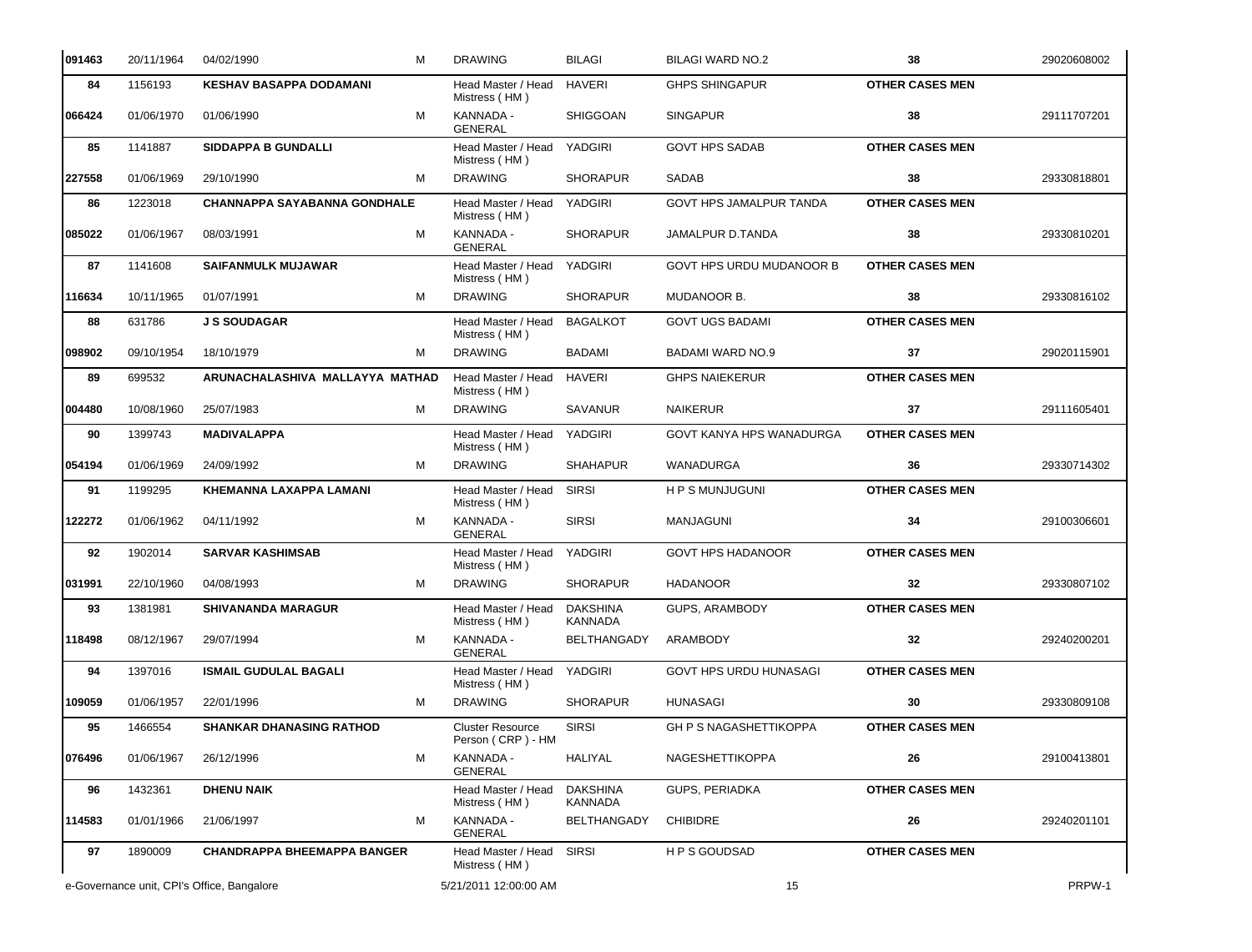| 027222 | 01/04/1964 | 19/11/1999<br>м                                      | <b>DRAWING</b>                      | <b>JOIDA</b>      | <b>ANMOD</b>                | 22                     | 29101111701 |
|--------|------------|------------------------------------------------------|-------------------------------------|-------------------|-----------------------------|------------------------|-------------|
| 98     | 1769688    | MANJANGOUDA DODDFAKKEERAGOUDA<br><b>PATIL</b>        | Head Master / Head<br>Mistress (HM) | <b>SIRSI</b>      | <b>GHPSUGGINKERI</b>        | <b>OTHER CASES MEN</b> |             |
| 012283 | 01/07/1967 | 24/11/1999<br>м                                      | <b>DRAWING</b>                      | <b>MUNDAGOD</b>   | <b>UGGINKERI</b>            | 20                     | 29101000502 |
| 99     | 474454     | <b>SHANKAR VITHAL HUGAR</b>                          | Head Master / Head<br>Mistress (HM) | <b>GULBARGA</b>   | <b>GOVT HPS SHIVOOR</b>     | <b>OTHER CASES MEN</b> |             |
| 015275 | 01/06/1954 | 13/11/1975<br>M                                      | <b>DRAWING</b>                      | <b>AFZALPUR</b>   | <b>SHIVOOR</b>              | $12 \,$                | 29040207901 |
| 100    | 1112412    | <b>S S BELLUNDAGI</b>                                | Head Master / Head<br>Mistress (HM) | <b>CHIKKODI</b>   | K.H.P.S.                    | <b>OTHER CASES MEN</b> |             |
| 246968 | 01/06/1956 | 14/11/1978<br>м                                      | <b>DRAWING</b>                      | ATHANI            | YAKKANCHI                   | 12                     | 29300108801 |
| 101    | 859233     | REVANASIDDAPPA IRAPPA KANNUR                         | Head Master / Head<br>Mistress (HM) | <b>GULBARGA</b>   | <b>GOVT HPS HINCHAGERA</b>  | <b>OTHER CASES MEN</b> |             |
| 137295 | 01/11/1954 | 06/08/1979<br>м                                      | <b>DRAWING</b>                      | AFZALPUR          | <b>HANCHAGERA</b>           | 8                      | 29040204801 |
| 102    | 600538     | <b>NIZAM USMANSAB NAGUR</b>                          | Head Master / Head<br>Mistress (HM) | <b>GULBARGA</b>   | <b>GOVT HPS URDU MANNUR</b> | <b>OTHER CASES MEN</b> |             |
| 005492 | 01/06/1958 | 08/07/1981<br>м                                      | <b>DRAWING</b>                      | AFZALPUR          | <b>MANNUR</b>               | 8                      | 29040207002 |
| 103    | 1099497    | SHIVASHANKARAYA S NADAGOUDAR                         | Head Master / Head<br>Mistress (HM) | <b>RAICHUR</b>    | <b>GHPS NARAKALADINNI</b>   | <b>OTHER CASES MEN</b> |             |
| 176517 | 22/07/1961 | 01/06/1989<br>м                                      | <b>DRAWING</b>                      | <b>LINGASUGUR</b> | NARAKALADINNI               | 8                      | 29060513901 |
| 104    | 1101349    | <b>BASAPPA NAGAPPA MADIVALAR</b>                     | Head Master / Head<br>Mistress (HM) | <b>KOPPAL</b>     | <b>GHPS MARALI</b>          | <b>OTHER CASES MEN</b> |             |
| 234412 | 01/01/1969 | 01/06/1990<br>м                                      | <b>DRAWING</b>                      | <b>GANGAVATHI</b> | MARALI                      | 8                      | 29070210801 |
| 105    | 1271222    | <b>USMAN PASHA MEHABOOBSAB</b><br><b>BARIINAMDAR</b> | Head Master / Head<br>Mistress (HM) | <b>BAGALKOT</b>   | <b>GOVT UB HPS ADIHUDI</b>  | <b>OTHER CASES MEN</b> |             |
| 238751 | 01/06/1965 | 21/07/1994<br>м                                      | <b>DRAWING</b>                      | <b>JAMAKHANDI</b> | <b>ADIHUDI</b>              | 8                      | 29020900102 |
| 106    | 758385     | <b>N A NAGARBOUDI</b>                                | Head Master / Head<br>Mistress (HM) | <b>CHIKKODI</b>   | U.H.P.S.                    | <b>OTHER CASES MEN</b> |             |
| 246738 | 01/06/1959 | 28/06/1981<br>м                                      | <b>DRAWING</b>                      | KAGWAD            | <b>SHIRGUPPI</b>            | 6                      | 29301301503 |
| 107    | 1017467    | <b>ASHOK MALLANAGOUDA GOUDAR</b>                     | Head Master / Head<br>Mistress (HM) | <b>BAGALKOT</b>   | <b>GOVT HPS KHYAD</b>       | <b>OTHER CASES MEN</b> |             |
| 054188 | 01/04/1969 | 15/06/1989<br>м                                      | <b>DRAWING</b>                      | <b>BADAMI</b>     | <b>KHYAD</b>                | 6                      | 29020108801 |
| 108    | 1102309    | <b>BASAPPA BHAJANTRI</b>                             | Head Master / Head<br>Mistress (HM) | <b>RAICHUR</b>    | <b>GHPS MATTUR</b>          | <b>OTHER CASES MEN</b> |             |
| 135238 | 01/06/1968 | 01/06/1990<br>м                                      | <b>DRAWING</b>                      | <b>LINGASUGUR</b> | <b>MATTUR</b>               | 4                      | 29060512401 |
| 109    | 1535918    | SHIVALINGAPPA KALLI                                  | Head Master / Head<br>Mistress (HM) | <b>RAICHUR</b>    | <b>GHPS HIREYARADIHAL</b>   | <b>OTHER CASES MEN</b> |             |
| 234646 | 03/08/1962 | 07/09/1993<br>м                                      | <b>DRAWING</b>                      | <b>LINGASUGUR</b> | HIREYARADIHAL               | 0                      | 29060507501 |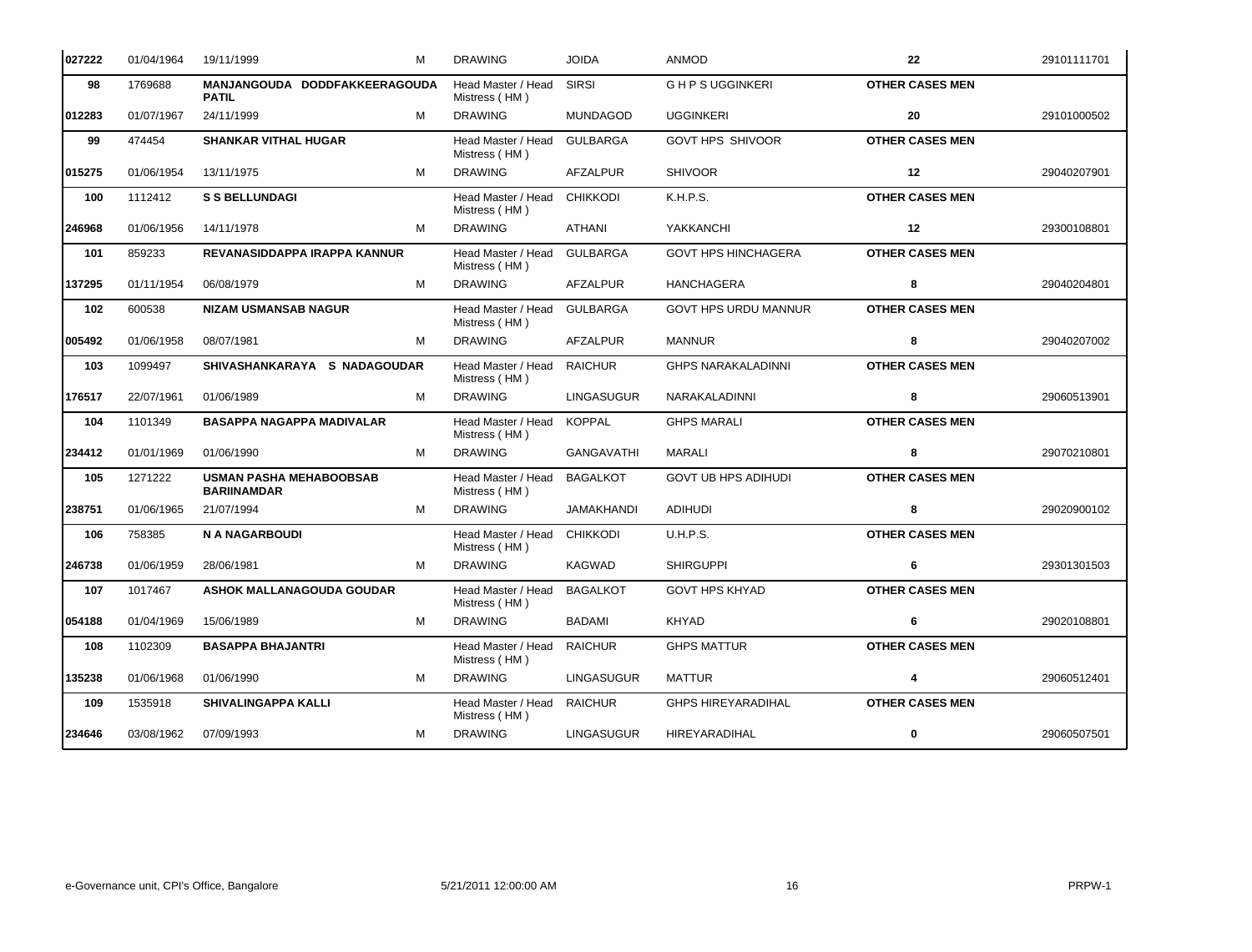# **PROVISIONAL LIST OF TEACHERS FOR REQUEST TRANSFER -2011 ( PRIMARY - OUT OF UNIT ) : HM**

## **TRANSFER AUTHORITY : DPI GULBARGA**

|                    | PRI.NO. KGID NO | <b>APPLICANT NAME</b>             |            | <b>DESIG NAME</b>                           | <b>DIST NAME</b>  | <b>SCHOOL NAME</b>           | <b>GROUNDS FOR PRIORITY</b>                |                |
|--------------------|-----------------|-----------------------------------|------------|---------------------------------------------|-------------------|------------------------------|--------------------------------------------|----------------|
| <b>APPL NO DOB</b> |                 | <b>DATE OF ENTRY INTO SERVICE</b> | <b>SEX</b> | <b>SUBJECT NAME</b>                         | <b>TALUK NAME</b> | <b>VILLAGE NAME</b>          | <b>Total Weightage</b>                     | <b>SCH COD</b> |
| $\mathbf{1}$       | 1139480         | <b>PADAMAVATI</b>                 |            | Head Master / Head YADGIRI<br>Mistress (HM) |                   | <b>GOVT HPS HOTHPET</b>      | <b>WIDOWS</b>                              |                |
| 038884             | 22/07/1971      | 02/03/1990                        | F.         | <b>DRAWING</b>                              | <b>SHAHAPUR</b>   | <b>HOTAPETH</b>              | 33.5                                       | 29330714604    |
| $\overline{2}$     | 717263          | <b>BHUSHAN</b>                    |            | Head Master / Head<br>Mistress (HM)         | YADGIRI           | <b>GOVT HPS ASHINAL</b>      | HUSBAND AND WIFE BOTH IN GOVERNMENT        |                |
| 087141             | 04/08/1957      | 24/09/1982                        | M          | KANNADA -<br><b>GENERAL</b>                 | YADGIR            | <b>ASHINAL</b>               | 54                                         | 29331000801    |
| $\mathbf{3}$       | 1117493         | <b>SABANNA</b>                    |            | Head Master / Head YADGIRI<br>Mistress (HM) |                   | <b>GOVT HPS SUGUR</b>        | <b>HUSBAND AND WIFE BOTH IN GOVERNMENT</b> |                |
| 240296             | 01/06/1967      | 31/10/1989                        | м          | <b>DRAWING</b>                              | <b>SHORAPUR</b>   | <b>SUGUR</b>                 | 38                                         | 29330820101    |
| 4                  | 1230347         | <b>BANDENAWAZ</b>                 |            | Head Master / Head<br>Mistress (HM)         | <b>YADGIRI</b>    | <b>GOVT HPS TEGELLI</b>      | HUSBAND AND WIFE BOTH IN GOVERNMENT        |                |
| 023173             | 07/07/1970      | 19/09/1992                        | м          | KANNADA -<br><b>GENERAL</b>                 | <b>SHORAPUR</b>   | <b>TEGELLI</b>               | 34                                         | 29330820301    |
| 5                  | 1222617         | <b>PADMAVATHI</b>                 |            | Head Master / Head YADGIRI<br>Mistress (HM) |                   | <b>GOVT HPS HORUNCHA</b>     | HUSBAND AND WIFE BOTH IN GOVERNMENT        |                |
| 246825             | 01/06/1969      | 21/01/1991                        | F          | <b>DRAWING</b>                              | YADGIR            | <b>HORUNCHA</b>              | 23                                         | 29331005201    |
| 6                  | 1117493         | <b>SABANNA</b>                    |            | Head Master / Head<br>Mistress (HM)         | YADGIRI           | <b>GOVT HPS SUGUR</b>        | HUSBAND OR WIFE IN GOVERNMENT              |                |
| 240545             | 01/06/1967      | 31/10/1989                        | м          | <b>DRAWING</b>                              | <b>SHORAPUR</b>   | <b>SUGUR</b>                 | 38                                         | 29330820101    |
| $\overline{7}$     | 1262713         | <b>VIRUPAXAYYA</b>                |            | Head Master / Head<br>Mistress (HM)         | <b>RAICHUR</b>    | <b>GHPS YARADONA</b>         | HUSBAND OR WIFE IN GOVERNMENT              |                |
| 175968             | 10/05/1962      | 09/09/1993                        | M          | <b>DRAWING</b>                              | LINGASUGUR        | <b>YERDONA</b>               | 0                                          | 29060519201    |
| 8                  | 690256          | <b>SHASHIKALA</b>                 |            | Head Master / Head<br>Mistress (HM)         | YADGIRI           | <b>GOVT HPS RAMASAMUDR</b>   | <b>OTHER CASES WOMEN</b>                   |                |
| 067775             | 12/08/1955      | 07/08/1979                        | F.         | KANNADA -<br><b>GENERAL</b>                 | YADGIR            | RAMASAMUDRA                  | 60                                         | 29331010801    |
| 9                  | 1139433         | <b>PUNDALEEK</b>                  |            | Head Master / Head<br>Mistress (HM)         | YADGIRI           | <b>GOVT HPS KHANAPUR S.K</b> | <b>OTHER CASES WOMEN</b>                   |                |
| 125172             | 01/06/1963      | 30/03/1989                        | м          | <b>DRAWING</b>                              | <b>SHORAPUR</b>   | KHANAPUR S.K.                | 8                                          | 29330811902    |
| 10                 | 1095130         | <b>MAHADEVAPPA</b>                |            | Head Master / Head<br>Mistress (HM)         | <b>GULBARGA</b>   | GOVT. HPS GANGARAYANPALLI    | <b>OTHER CASES MEN</b>                     |                |
| 023899             | 12/06/1962      | 06/07/1981                        | м          | <b>DRAWING</b>                              | <b>SEDAM</b>      | <b>GANGARAVALPALLI</b>       | 56                                         | 29040902301    |
| 11                 | 1142646         | <b>RAGHAVENDRA</b>                |            | Head Master / Head YADGIRI<br>Mistress (HM) |                   | <b>GOVT HPS WAGANAGERA</b>   | <b>OTHER CASES MEN</b>                     |                |
| 235745             | 06/06/1964      | 07/12/1984                        | м          | <b>DRAWING</b>                              | <b>SHORAPUR</b>   | WAGANAGERA                   | 47.5                                       | 29330821102    |
| 12                 | 1228660         | <b>SHIVALINGAPPA</b>              |            | Head Master / Head YADGIRI<br>Mistress (HM) |                   | <b>GOVT HPS BUDANOOR</b>     | <b>OTHER CASES MEN</b>                     |                |
| 044063             | 25/06/1967      | 25/03/1989                        | м          | <b>DRAWING</b>                              | <b>SHAHAPUR</b>   | <b>BUDANOOR</b>              | 42                                         | 29330702602    |